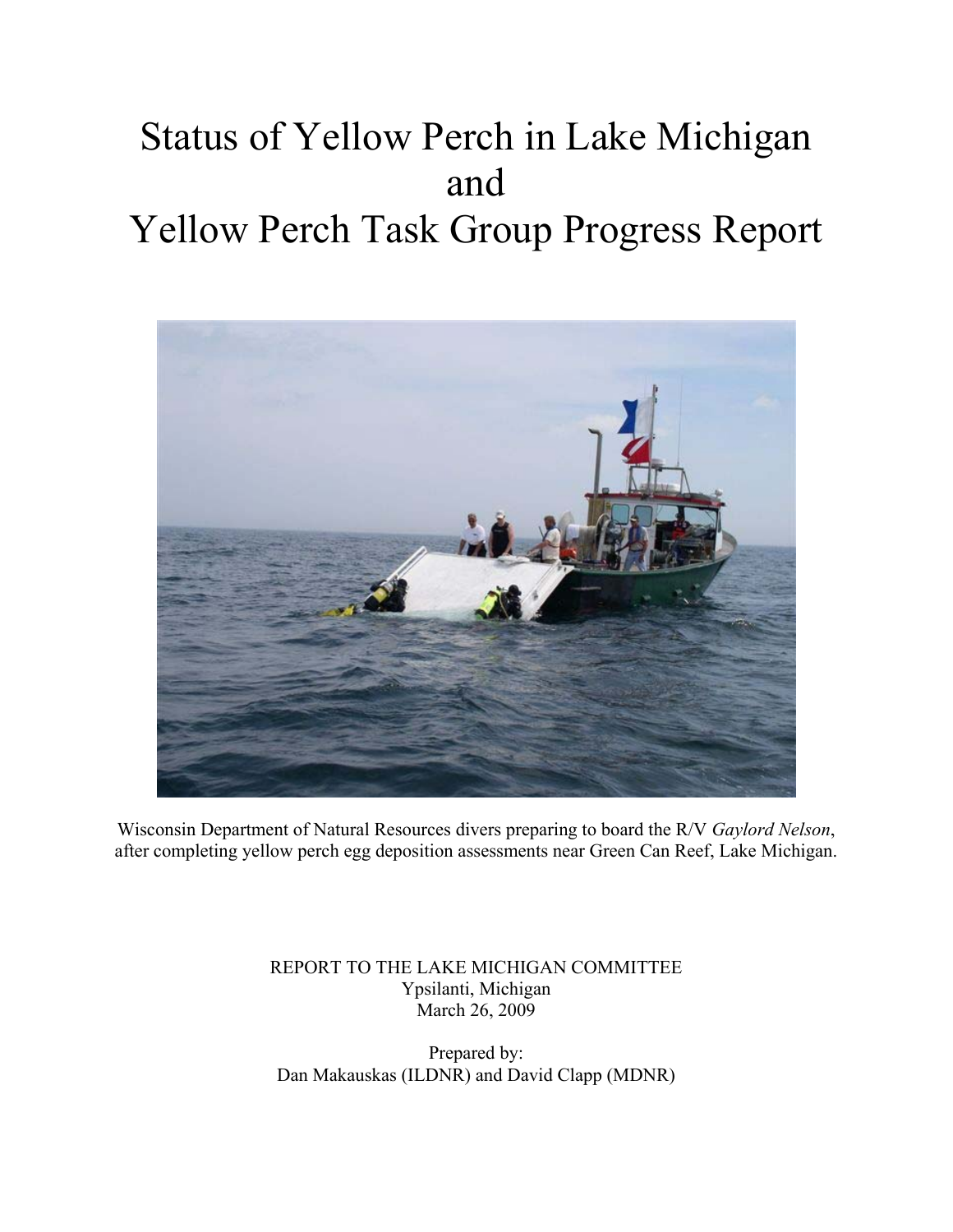# **Table of Contents**

|                                                                                                                                                      | Page           |
|------------------------------------------------------------------------------------------------------------------------------------------------------|----------------|
| List of Graphs                                                                                                                                       | 3              |
| <b>Contact List</b>                                                                                                                                  | 5              |
| Status of Yellow Perch in Lake Michigan                                                                                                              | 6              |
| <b>Adult Relative Abundance</b><br>Population Age Structure<br>Recruitment                                                                           | 6<br>12<br>15  |
| 2009 Yellow Perch Harvest Restrictions                                                                                                               | 20             |
| <b>Yellow Perch Task Group Progress Report</b>                                                                                                       | 21             |
| Charge #1: Lakewide assessment plan<br>Charge #3: Identify yellow perch recruitment failure<br>Charge #6: YPTG Decision Analysis (DA) implementation | 21<br>23<br>23 |
| <b>Task Group Meetings</b>                                                                                                                           | 24             |
| References                                                                                                                                           | 24             |
| Appendix                                                                                                                                             | 25             |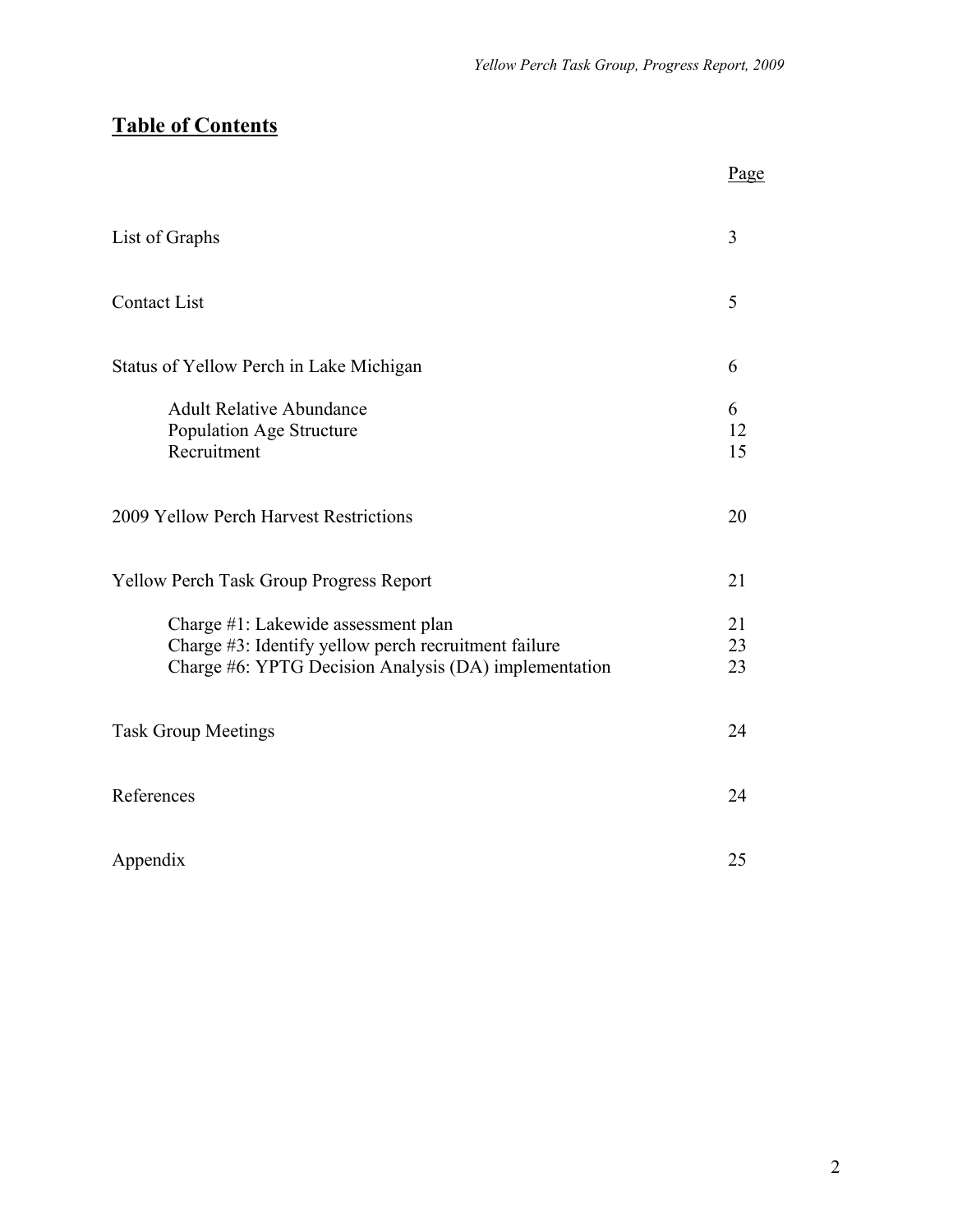# **List of Graphs**

#### Figure Page

#### Adult Relative Abundance

| 1. Adult yellow perch gill net CPUE and percent female from Illinois waters<br>of Lake Michigan, 1976 to 2008 (ILDNR)                                                                                   | $\tau$ |
|---------------------------------------------------------------------------------------------------------------------------------------------------------------------------------------------------------|--------|
| 2. Age 1 and older yellow perch trawl CPUE and percent female from Indiana<br>waters of Lake Michigan, 1975 to 2008 (BSU)                                                                               | 7      |
| 3. Adult yellow perch gill net CPUE from Michigan waters of Lake Michigan,<br>2001 to 2008 (LTBB)                                                                                                       | 8      |
| 4. Adult yellow perch gill net CPUE and percent females from Michigan waters<br>of Lake Michigan, 1996 to 2008 (MDNR)                                                                                   | 8      |
| 5. Adult yellow perch gill net CPUE and percent females from Michigan waters<br>of Bays de Noc, Lake Michigan, 1989 to 2008 (MDNR)                                                                      | 9      |
| 6. Adult yellow perch gill net CPUE and percent female from Wisconsin waters<br>of Lake Michigan, 1986 to 2009 (WDNR)                                                                                   | 9      |
| 7. Adult yellow perch trawl CPUE from Wisconsin waters of Green Bay, Lake<br>Michigan, 1978 to 2008 (WDNR)                                                                                              | 10     |
| 8. Age 1 and older yellow perch trawl CPUE from lakewide waters of Lake<br>Michigan, 1973 to 2008 (USGS)                                                                                                | 10     |
| 9. Standard graded mesh (51, 64, 76-mm stretched mesh) gill net CPUE of adult<br>yellow perch from southern basin (Indiana, Illinois, Michigan, and Wisconsin<br>waters) of Lake Michigan, 1984 to 2009 | 11     |
| <b>Age Structure</b>                                                                                                                                                                                    |        |
| 10. Yellow perch age structure from gill net assessment in Illinois waters of Lake<br>Michigan, 2008 (ILDNR)                                                                                            | 12     |
| 11. Yellow perch age structure from trawl assessment in Indiana waters of Lake<br>Michigan, 2008 (BSU)                                                                                                  | 13     |
| 12. Yellow perch age structure from gill net assessment in Michigan waters of<br>northern Lake Michigan, 2008 (LTBB)                                                                                    | 13     |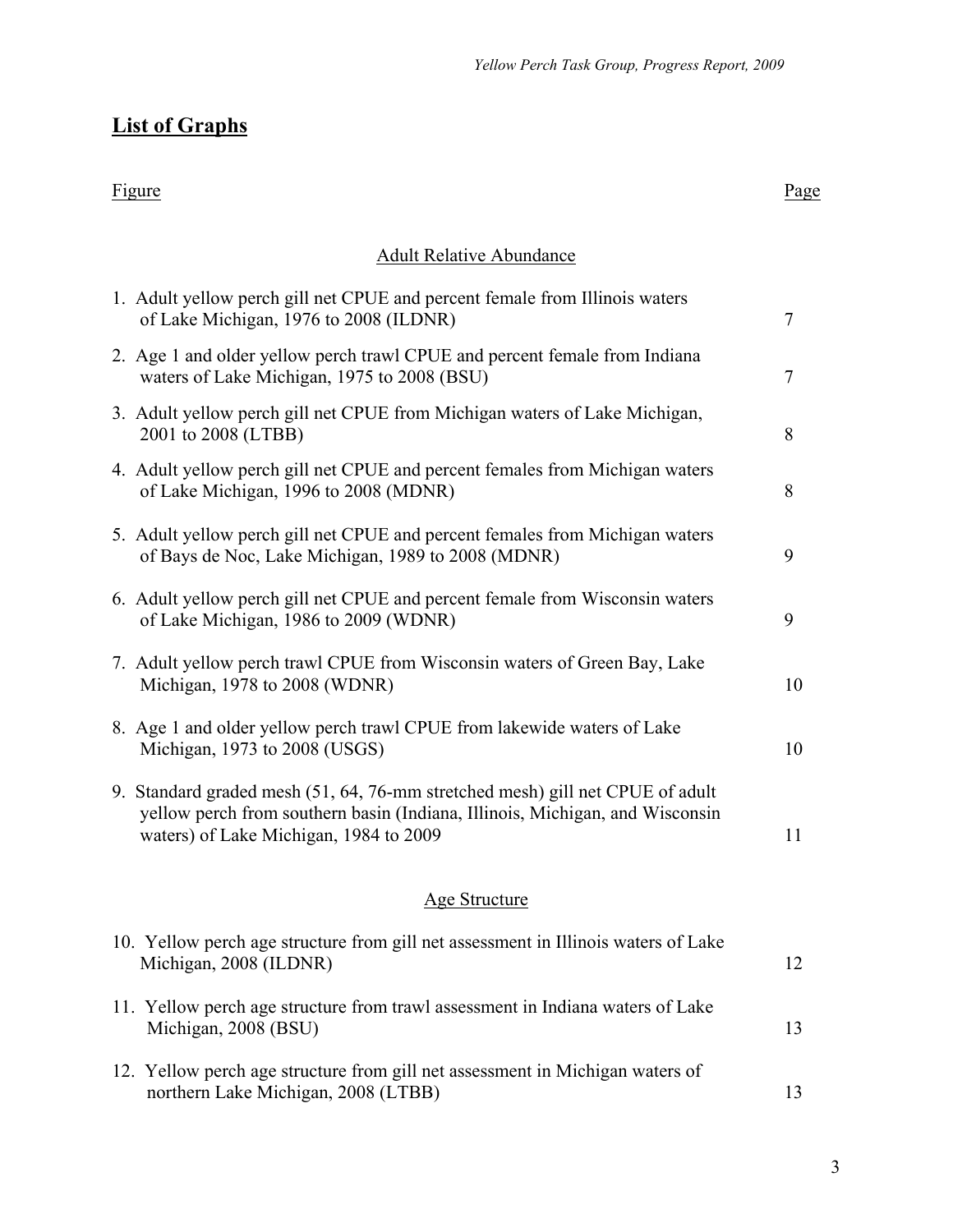# **List of Graphs (continued)**

| <b>Figure</b> |                                                                                                                                   | Page |
|---------------|-----------------------------------------------------------------------------------------------------------------------------------|------|
|               | 13. Yellow perch age structure from gill net assessment in Michigan waters of Lake<br>Michigan, 2008 (MDNR)                       | 14   |
|               | 14. Yellow perch age structure from gill net assessment in Wisconsin waters of Lake<br>Michigan, 2009 (WDNR)                      | 14   |
|               | 15. Yellow perch age structure from commercial harvest monitoring in Wisconsin<br>waters of Green Bay, Lake Michigan, 2008 (WDNR) | 15   |
|               | Recruitment                                                                                                                       |      |
|               | 16. Age-0 yellow perch seine CPUE from Illinois waters of Lake Michigan,<br>1978 to 2008 (ILDNR)                                  | 16   |
|               | 17. Age-0 yellow perch trawl CPUE from Illinois waters of Lake Michigan,<br>1987 to 2008 (INHS)                                   | 16   |
|               | 18. Age-2 yellow perch trawl CPUE from Indiana waters of Lake Michigan,<br>1981 to 2008 (BSU)                                     | 17   |
|               | 19. Age-0 yellow perch trawl CPUE from Michigan waters of Lake Michigan,<br>1996 to 2008 (MDNR)                                   | 17   |
|               | 20. Age-0 yellow perch trawl CPUE from Michigan waters of Bays de Noc, Lake<br>Michigan, 1989 to 2008 (MDNR)                      | 18   |
|               | 21. Age-0 yellow perch seine CPUE from Wisconsin waters of Lake Michigan,<br>1989 to 2008 (WDNR)                                  | 18   |
|               | 22. Age-0 yellow perch trawl CPUE from Wisconsin waters of Green Bay, Lake<br>Michigan, 1978 to 2008 (WDNR)                       | 19   |
|               | 23. Age-0 yellow perch trawl CPUE from lakewide waters of Lake Michigan,<br>1973 to 2008 (USGS)                                   | 19   |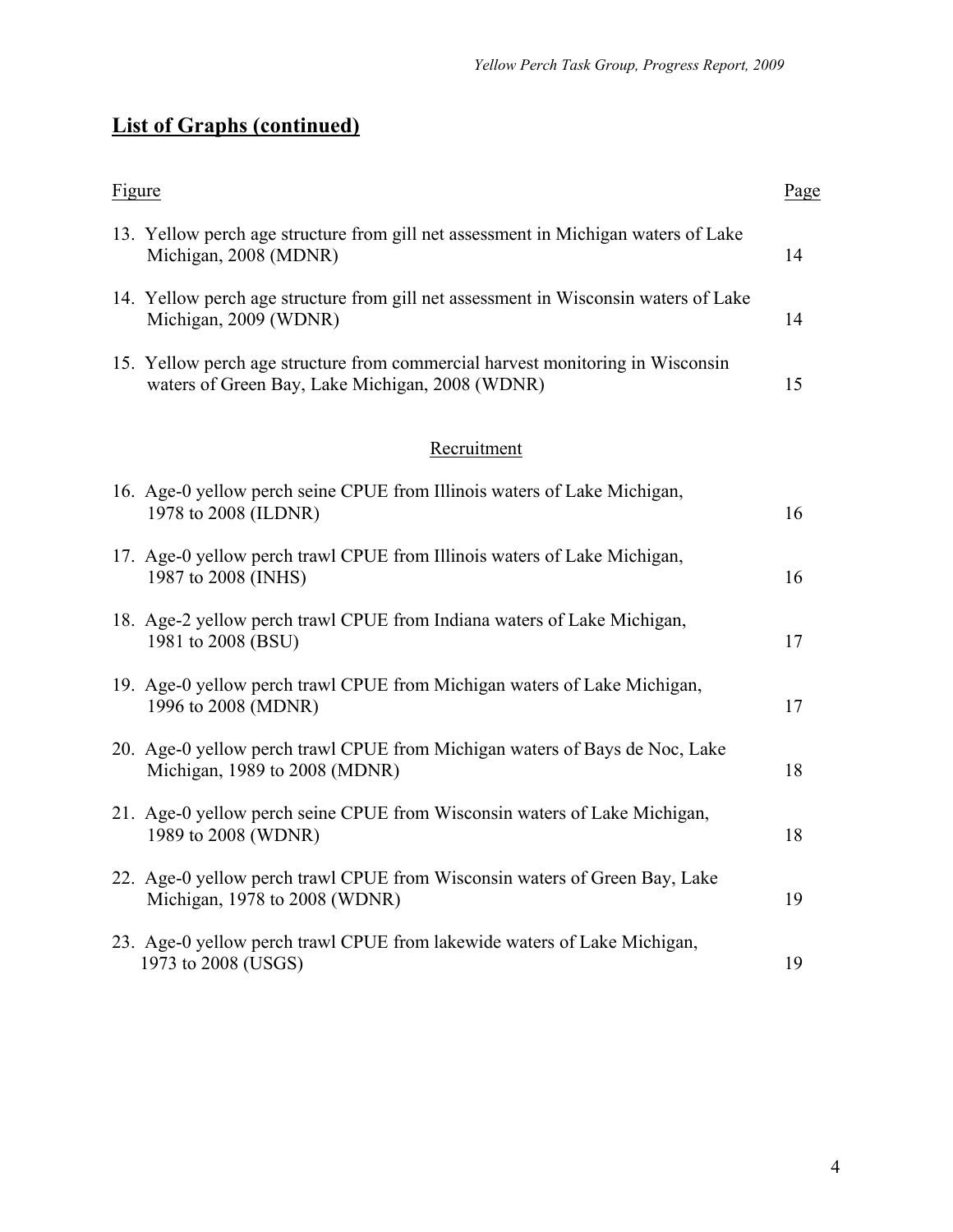#### **Yellow Perch Task Group Contact List: 2008-2009**

This report was prepared from information provided by the following Lake Michigan Yellow Perch Task Group members and contributors. Questions regarding data from a specific area of Lake Michigan, or concerning a specific aspect of Lake Michigan yellow perch research, should be directed to the contributor of that information (see Appendix 1 for a map of lake areas).

| <b>NAME</b>               | <u>AGENCY</u>                   | <b>E-MAIL</b>                   | <b>AREA</b>        |
|---------------------------|---------------------------------|---------------------------------|--------------------|
| Jim Bence                 | Michigan State University       | bence@msu.edu                   | Population models  |
| <b>Brian Breidert</b>     | Indiana DNR                     | bbreidert@dnr.in.gov            | Indiana            |
| Wayne Brofka              | Illinois Natural History Survey | wbrofka@uiuc.edu                | Illinois           |
| Bo Bunnell                | USGS-GLSC                       | dbunnell@usgs.gov               | Lakewide           |
| Sergiusz Czesny           | Illinois Natural History Survey | czesny@uiuc.edu                 | Illinois           |
| Dave Clapp                | Michigan DNR                    | clappd@michigan.gov             | MM-8 to MM-3       |
| <b>Brad Eggold</b>        | Wisconsin DNR                   | Bradley.Eggold@wisconsin.gov    | $WM-5$             |
| Patrick Forsythe          | <b>Ball State University</b>    | pforsythe@bsu.edu               | Indiana            |
| Pradeep Hirethota         | Wisconsin DNR                   | Pradeep.Hirethota@wisconsin.gov | $WM-5$             |
| Brian Irwin               | Michigan State University       | irwinb@msu.edu                  | Population models  |
| John Janssen              | University of Wisconsin         | jjanssen@uwm.edu                | Wisconsin/Illinois |
| Mike Jones                | Michigan State University       | jonesm30@msu.edu                | Population models  |
| Dave Jude                 | Univ. of Mich., SNRE            | djude@umich.edu                 | MM-8 to MM-7       |
| Tom Lauer                 | <b>Ball State University</b>    | tlauer@bsu.edu                  | Indiana            |
| <b>Steve Lenart</b>       | Little Traverse Bay Band        | SLenart@ltbbodawa-nsn.gov       | $MM-3$             |
| Chuck Madenjian USGS-GLSC |                                 | chuck madenjian@usgs.gov        | Lakewide           |
| Dan Makauskas             | Illinois DNR                    | dan.makauskas@illinois.gov      | Illinois           |
| Janel Palla               | Indiana DNR                     | jpalla@dnr.state.in.us          | Indiana            |
| Tammie Paoli              | Wisconsin DNR                   | Tammie.Paoli@wisconsin.gov      | Green Bay (WM-1)   |
| Rebecca Redman            | Illinois Natural History Survey | rredman@uiuc.edu                | Illinois           |
| Mike Wilberg              | University of Maryland          | $wilberg@cbl.$ umces.edu        | Population models  |
| Troy Zorn                 | Michigan DNR                    | $zortha$ michigan.gov           | $MM-1$             |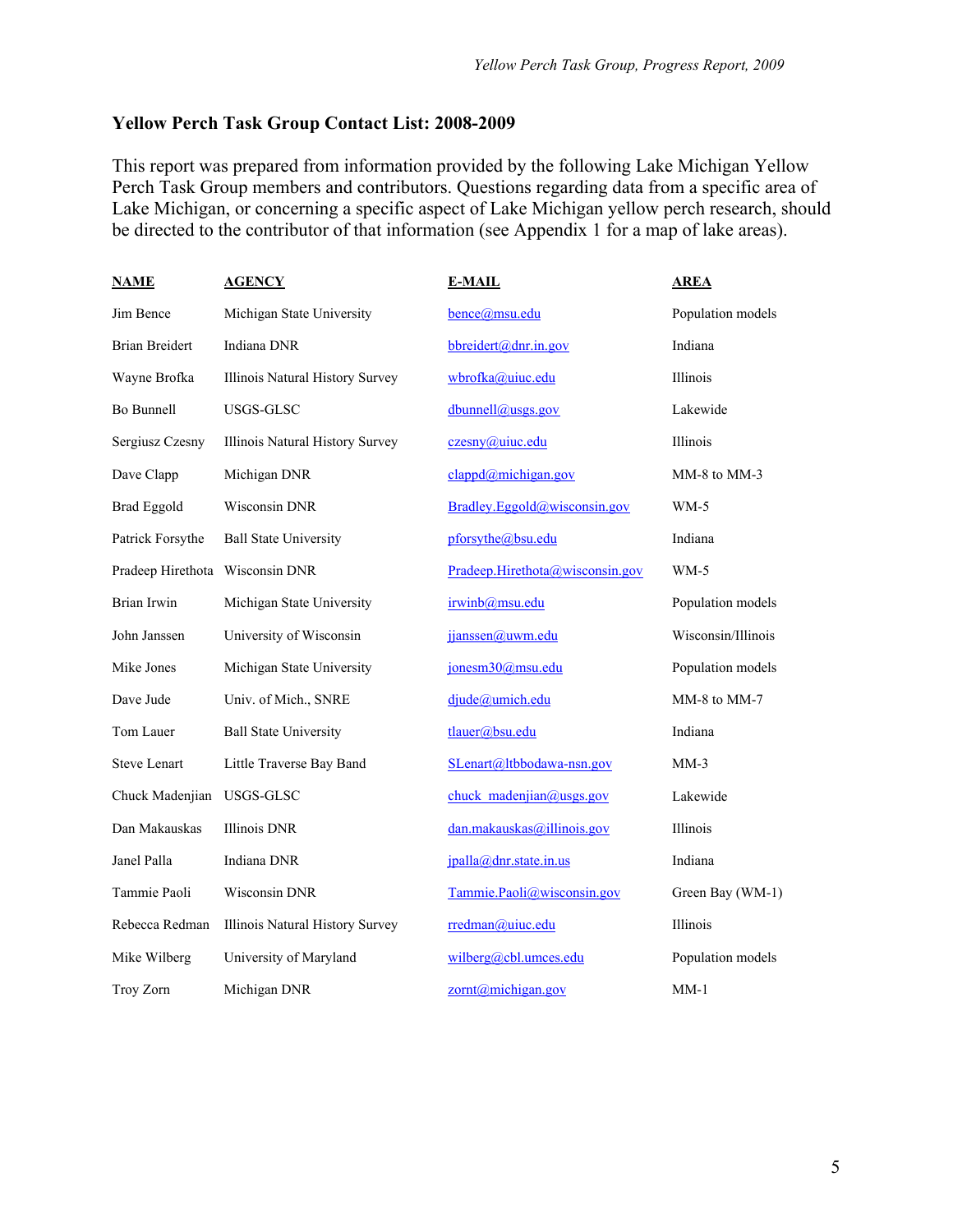# **Status of Yellow Perch in Lake Michigan**

Yellow perch assessment activity is occurring throughout the lake, with numerous agency and university personnel sampling perch utilizing various gear types in different seasons. Selected parts of this information are presented here, in three sections. The first section covers the relative abundance of adult (age 1 and older) yellow perch. The second section examines the most recent age structure data available for different parts of the lake. The final section consists of estimates (or indices) of juvenile yellow perch recruitment: most of these data come from collections of age-0 yellow perch. Coordinated regulation of yellow perch harvest has been an important part of perch management in recent years. Current commercial and recreational regulations for all Lake Michigan jurisdictions are included as a final section of this status report.

# **Adult Relative Abundance**

The data assembled were collected with either gill nets or bottom trawls (Figures 1 to 9). Generally, this information shows a long-term decline in adult yellow perch abundance. The longer data series show a peak abundance in the mid- 1980s to early 1990s, followed by significant declines through the early 2000s (Figures 1-2, 5-8). Increases in catch-per-unit-effort resulting from recruitment of the 1998 and 2002 year classes are particularly apparent in some data series (Figures 2-4, 6-8). Data from common gear types (graded-mesh gill net) fished in all jurisdictions are presented in Figure 9; these index data show that current abundance remains well below the historically observed abundance of the late 1980s and early 1990s.

Since the mid 1990s, there has been a general upward trend in the frequency of females within the adult assessments in most areas of the lake. Percent females in Illinois, Indiana, and Michigan waters of Lake Michigan has ranged from 50 to 85% over the past five years (Figures 1, 2, 4, 5). The percentage of females in Wisconsin waters has been more variable, increasing from approximately 5% in 1996 to 65% in 2000, then ranging from  $>60\%$  to  $<40\%$  since that time (Figure 6).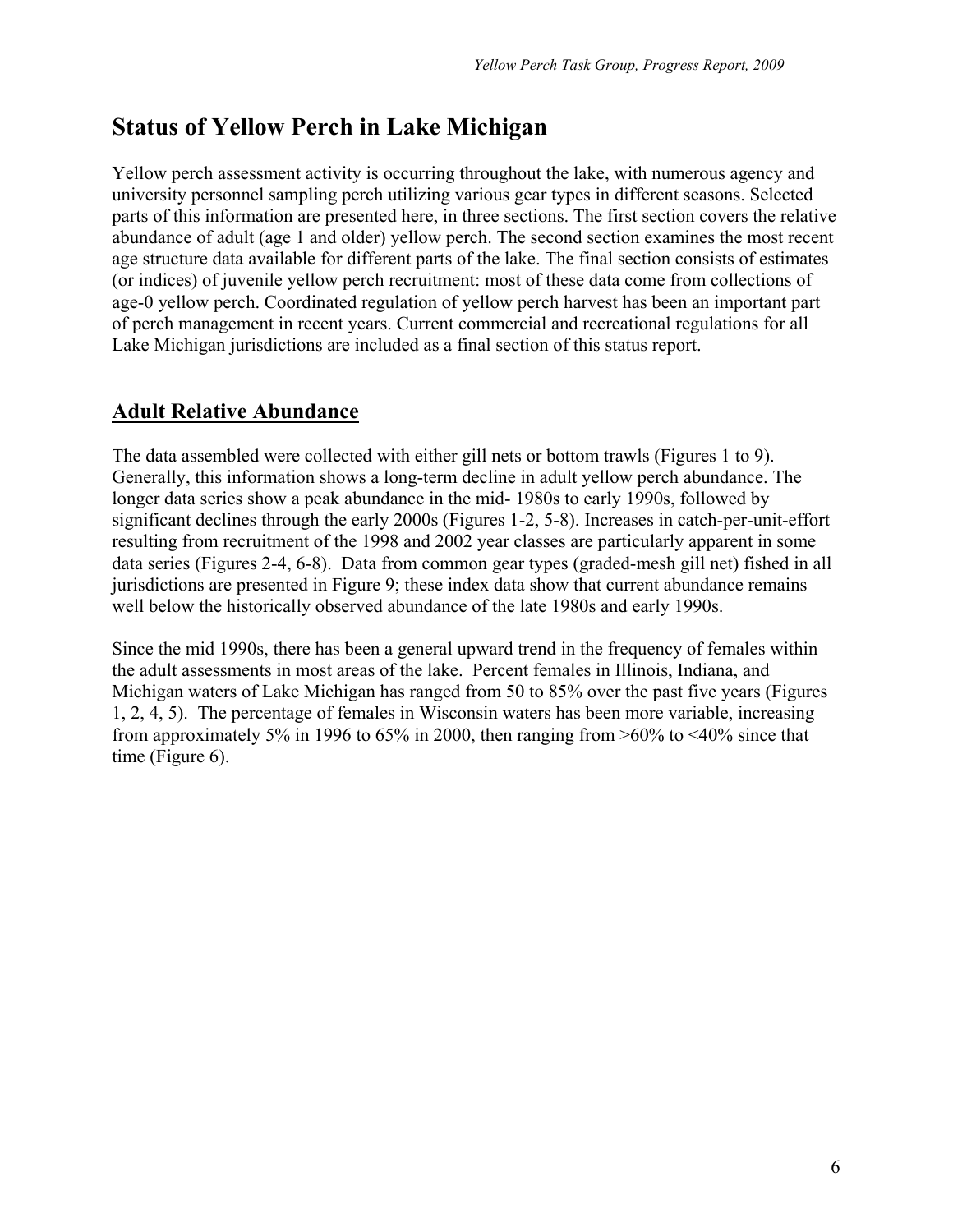

□ Combined Transects **-**Percent Female  $\Box$ 

Figure 1. Adult yellow perch relative abundance and percent female in the Illinois waters of Lake Michigan. (ILDNR; data from spring gill net assessment, Chicago and Lake Bluff, IL, 1976  $-2008.$ 



CPUE Age 1 and older  $\rightarrow$  Percent female

Figure 2. Adult yellow perch trawl CPUE and percent female in Indiana waters of Lake Michigan. (Ball State University; data from summer trawl survey at sites M and K in 1975 – 2008.)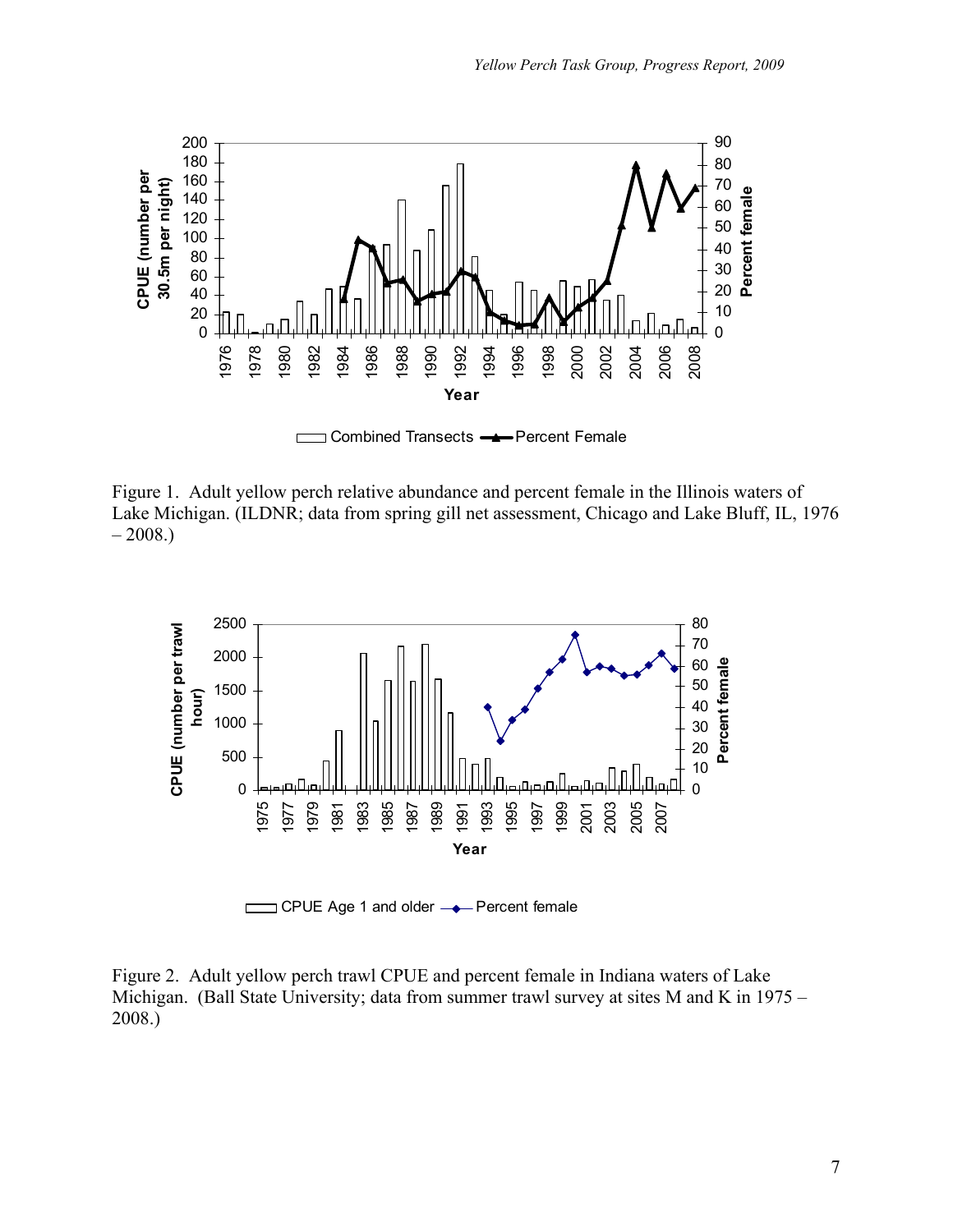

Figure 3. Adult yellow perch gill net catch-per-unit-effort in Little Traverse Bay. (LTBB; data from spring LWAP survey at Petoskey, 50-100' strata, 2001 – 2008. CPUE adjusted for gear selectivity.)



Figure 4. Adult yellow perch gill net catch-per-unit-effort and percent female in the catch at four southern Lake Michigan ports (Grand Haven, Saugatuck, South Haven, and St. Joseph, MI). (MDNR; data from April-June, 1996 – 2008.)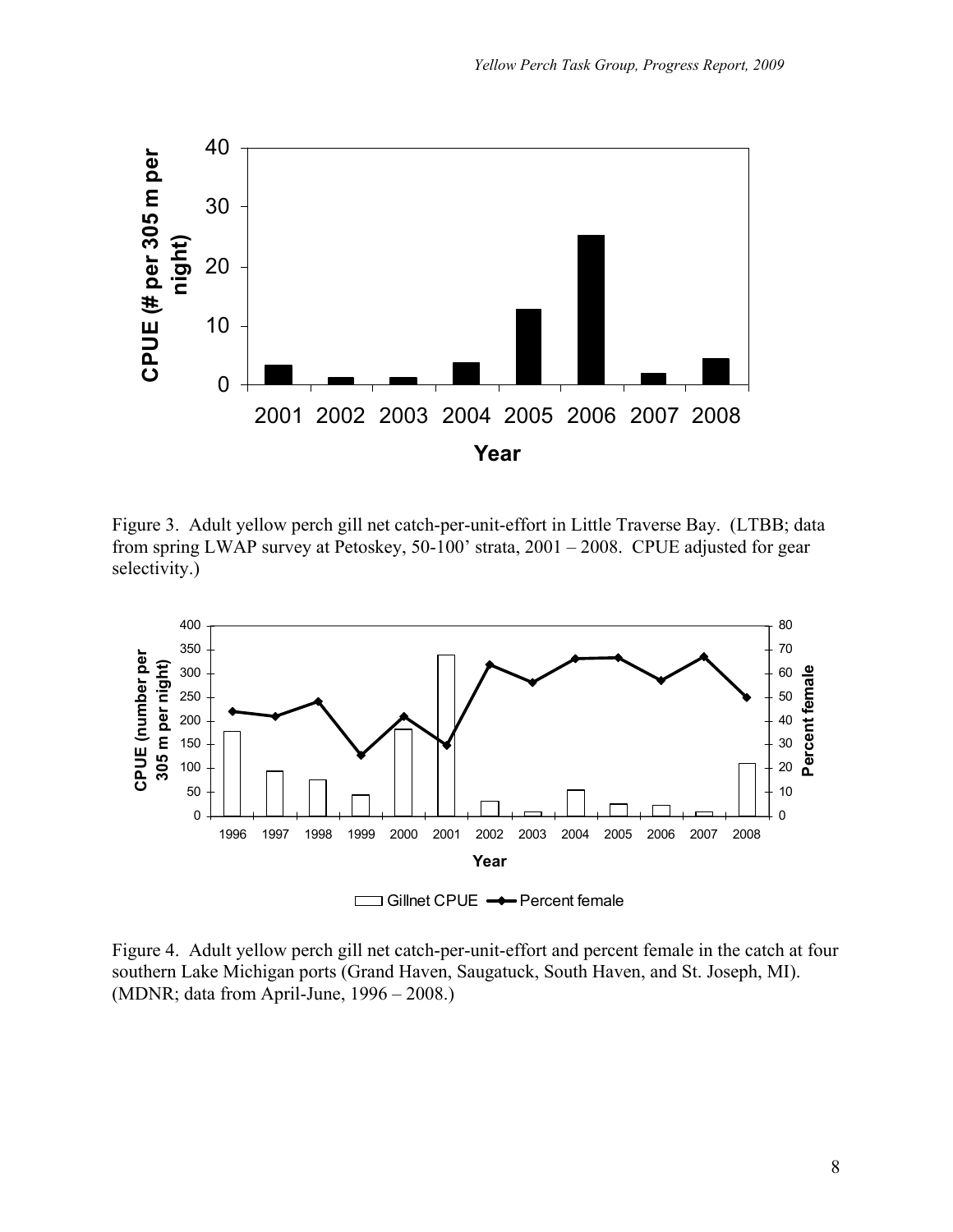

Figure 5. Adult yellow perch gill net catch-per-unit-effort and percent female in the catch in Bays de Noc. (MDNR; data from June to September, 1989 – 2008.)



Figure 6. Adult yellow perch relative abundance and percent female in the Wisconsin waters of Lake Michigan. (WDNR; data from winter gill net assessment, Milwaukee, WI, 1986 – 2009.)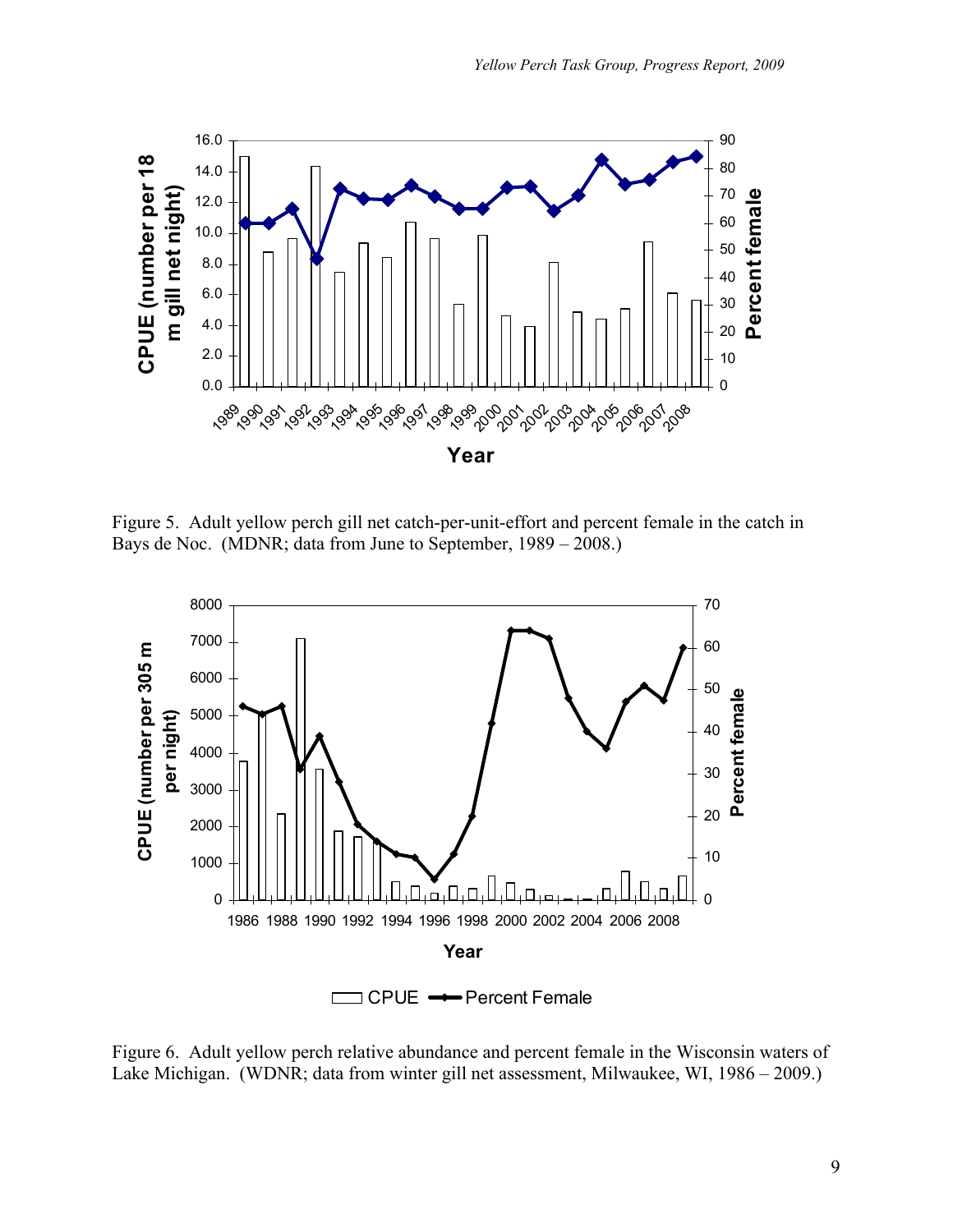

Figure 7. Adult yellow perch relative abundance in the Wisconsin waters of Green Bay. (WDNR; data from summer trawl assessment, Green Bay, WI, 1978 – 2008.)



Figure 8. Age 1 and older yellow perch relative abundance, lakewide. (USGS; data from fall bottom trawl assessment, 1973 – 2008.)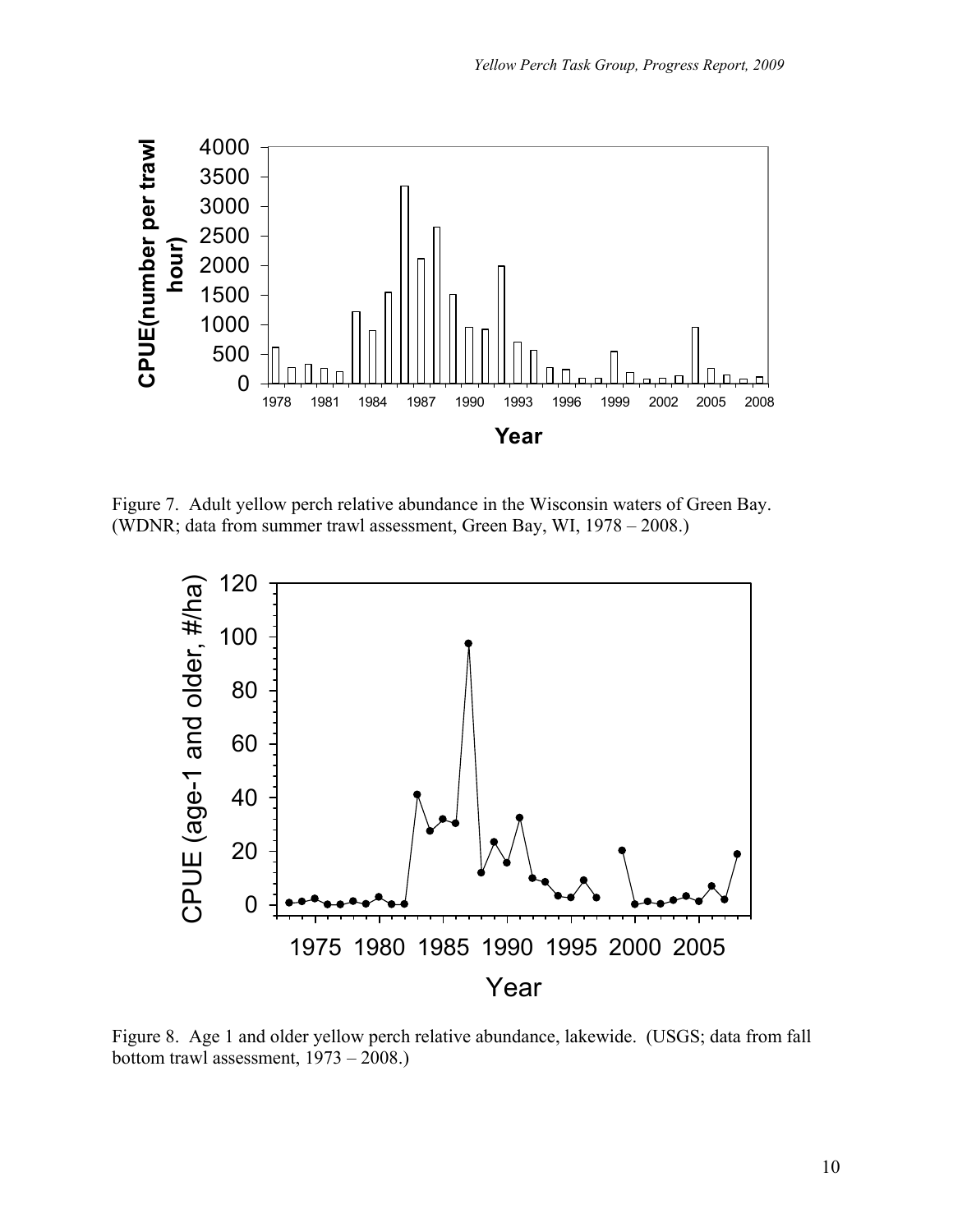

Figure 9. Yellow perch CPE (number of fish per 305 m) in graded mesh gill net consisting of equal length panels of 51-mm, 64-mm, and 76-mm stretched mesh, 1984-2009. (Data from BSU, ILDNR, WDNR, and MDNR; 1997-2000 & 2002-2007 MDNR values calculated from 1996 and 2001 selectivity evaluations.)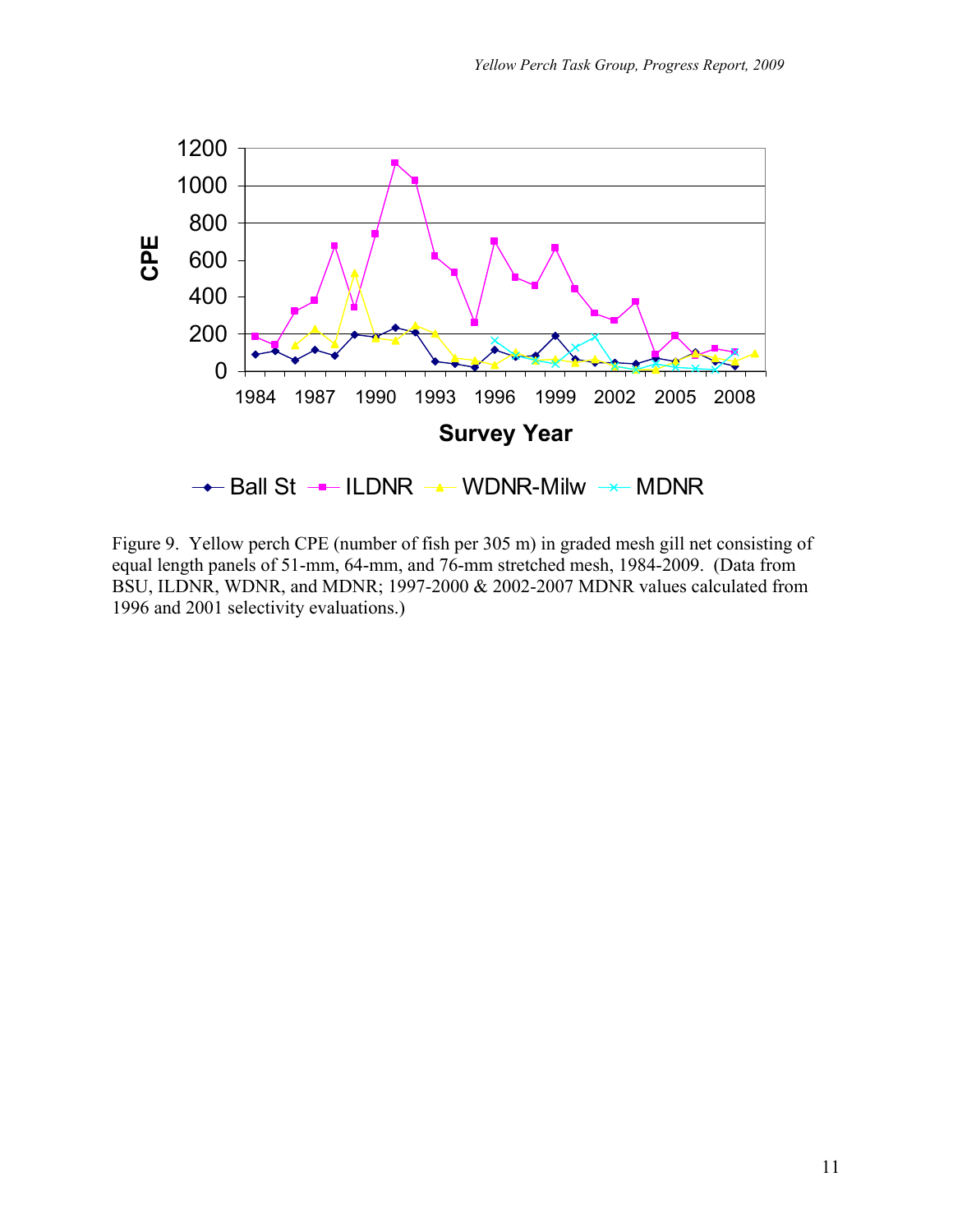#### **Population Age Structure**

The yellow perch adult population age structure was determined by evaluating scales, otoliths, opercles, or spines. Although differences in aging techniques and collection methods and times occur among agencies, assessments continued to show contribution to the adult population from the 2002-2003 year classes. In addition, strong recruitment of the 2005 year class is apparent in data collected in most assessments (Figures 10, 12-15); yellow perch from the 2005 year class made up from approximately 20-60% of the adult population in the various state waters. Continued survival of the 1998 year class (age 10) is also apparent in data collected in Illinois (Figure 10; >5% of the adult population), and Wisconsin (Figure 14; >10% of the adult population) waters of Lake Michigan.



Figure 10. Yellow perch age structure from the Illinois waters of Lake Michigan. (ILDNR; data from spring gill net assessment, Chicago and Lake Bluff, IL, 2008. Ages determined using otoliths.)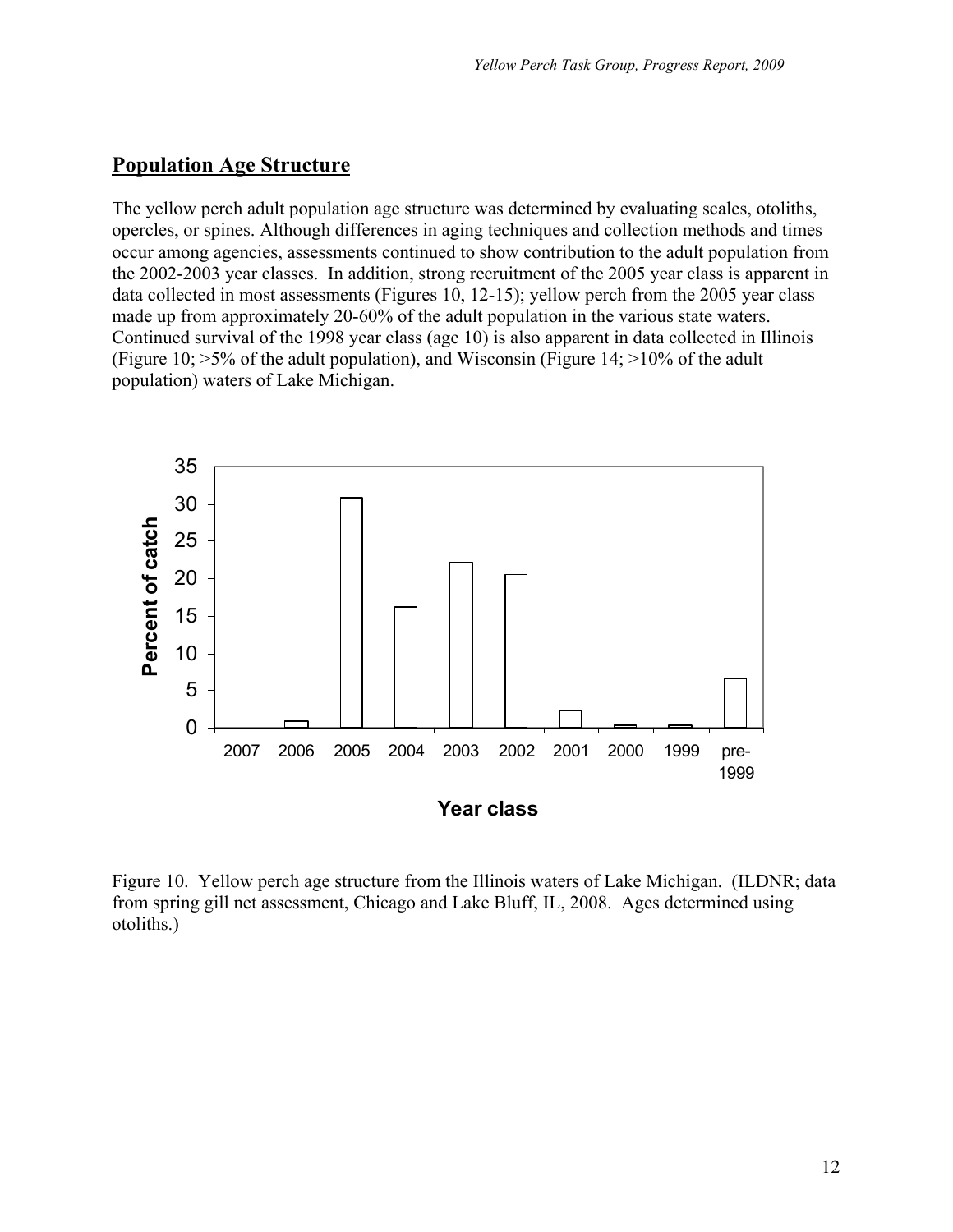

Figure 11. Yellow perch age structure from the Indiana waters of Lake Michigan. (Ball State University; data from summer trawl survey at sites M and K, Indiana, 2008. Ages determined using opercles.)



Figure 12. Yellow perch age structure from northern Lake Michigan. (LTBB data from spring / summer gill net assessment, 2008. Age determined using scales.)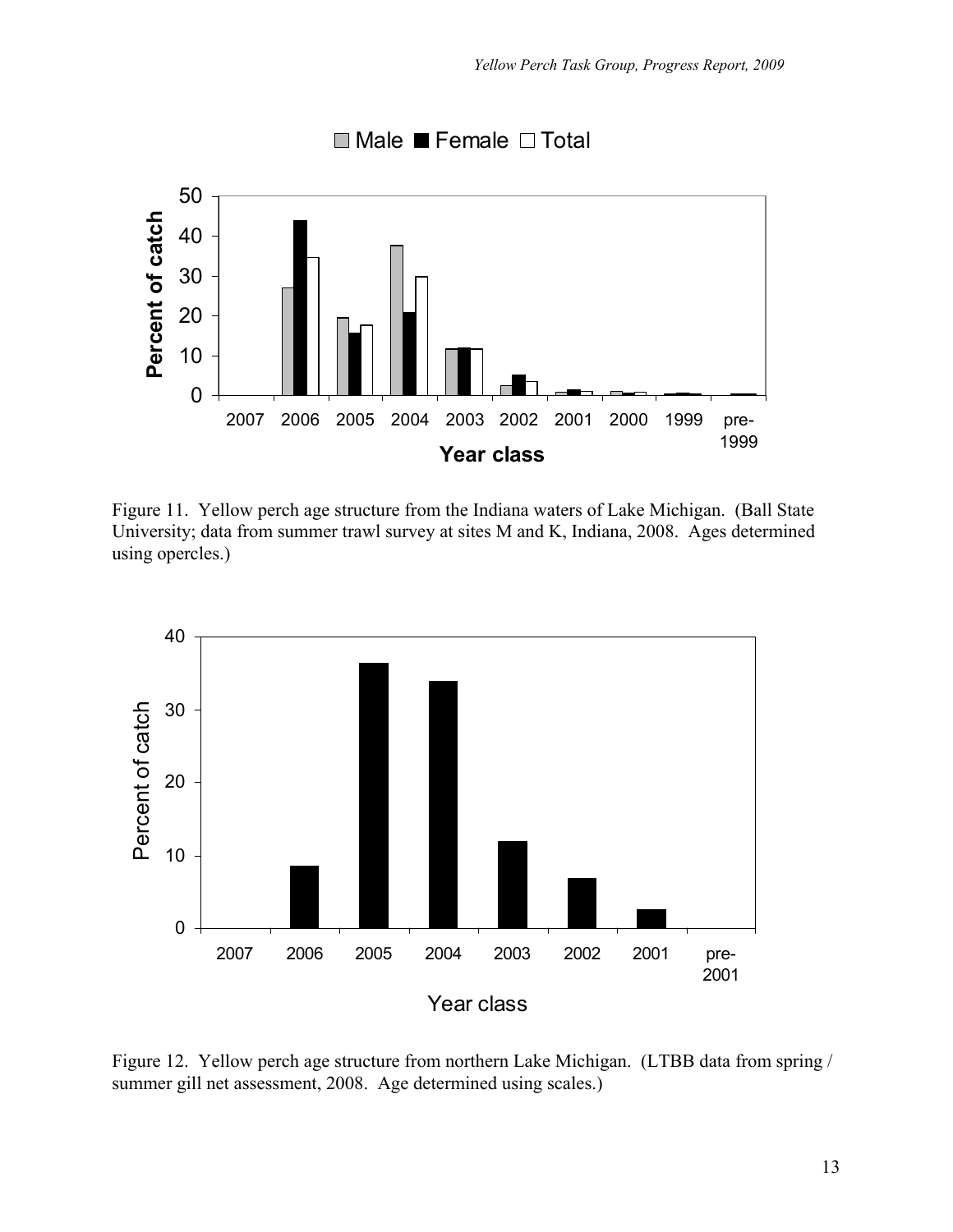

Figure 13. Yellow perch age structure from the Michigan waters of Lake Michigan. (MDNR data from spring gill net assessment, combined four southern Lake Michigan ports – Grand Haven, Saugatuck, South Haven, and St. Joseph, MI – 2008. Age determined using spines.)



Figure 14. Yellow perch age structure from the Wisconsin waters of Lake Michigan. (WDNR; data from winter gill net assessment, Milwaukee, WI, 2009. Ages determined using spines.)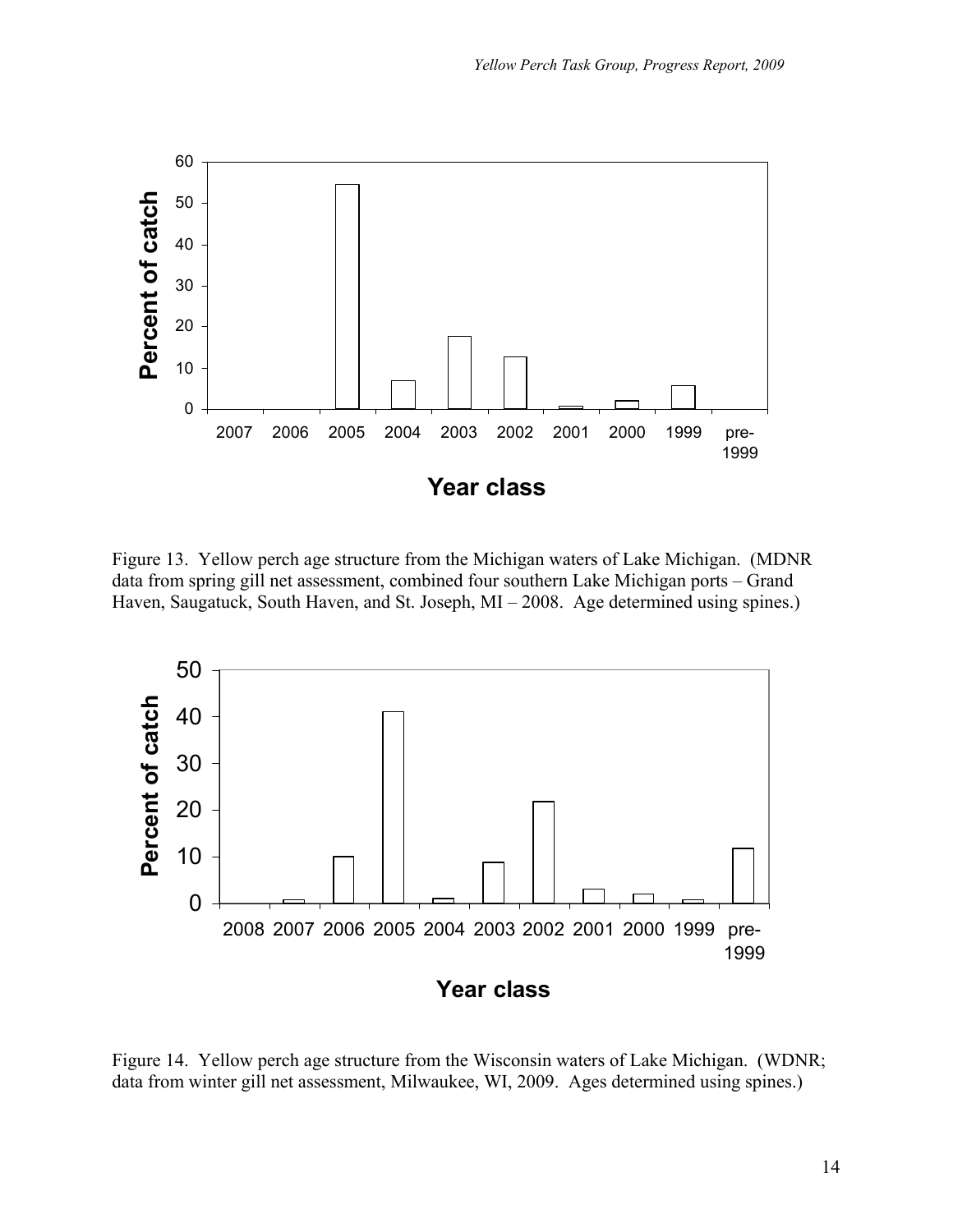

Figure 15. Yellow perch age structure from the Wisconsin waters of Green Bay. (WDNR; data from commercial harvest – all gear types, Green Bay, WI, 2008. Ages determined using spines.)

### **Recruitment**

Having a reliable indicator of future inputs to an adult population is vital to understanding the dynamics of the fish population and helping predict changes in abundance. An early indicator of recruitment is most beneficial to managers. In Lake Michigan, indicators of yellow perch recruitment have traditionally been collected using bottom trawls or beach seines.

While catch of age-0 yellow perch was slightly greater than that observed in 2007 in some areas of southern Lake Michigan (Figures 17-19), recruitment in 2008 was relatively low (weak) in most areas of the lake, in comparison to long-term averages. Recruitment in all areas of the lake was significantly less than that observed in 2005, when young-of-year production was the highest observed in at least 16 years for all areas of the lake.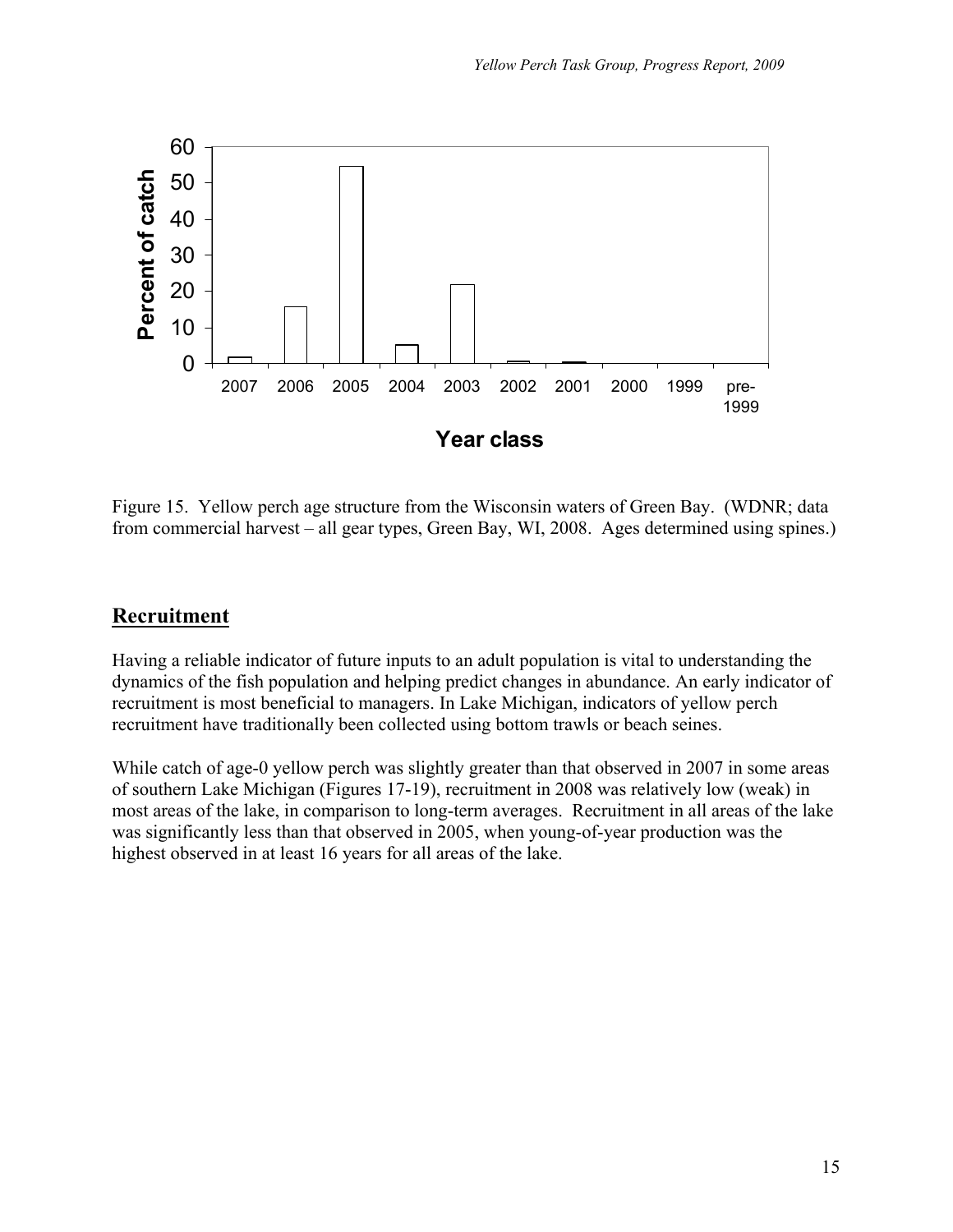

Figure 16. CPUE of YOY yellow perch from the Illinois waters of Lake Michigan. (ILDNR; data from summer beach seining along the Illinois shoreline, 1978 – 2008.)



Figure 17. CPUE of age-0 yellow perch in the Illinois waters of Lake Michigan. (INHS; data from summer and fall bottom trawls off Waukegan, IL, 1987 – 2008.)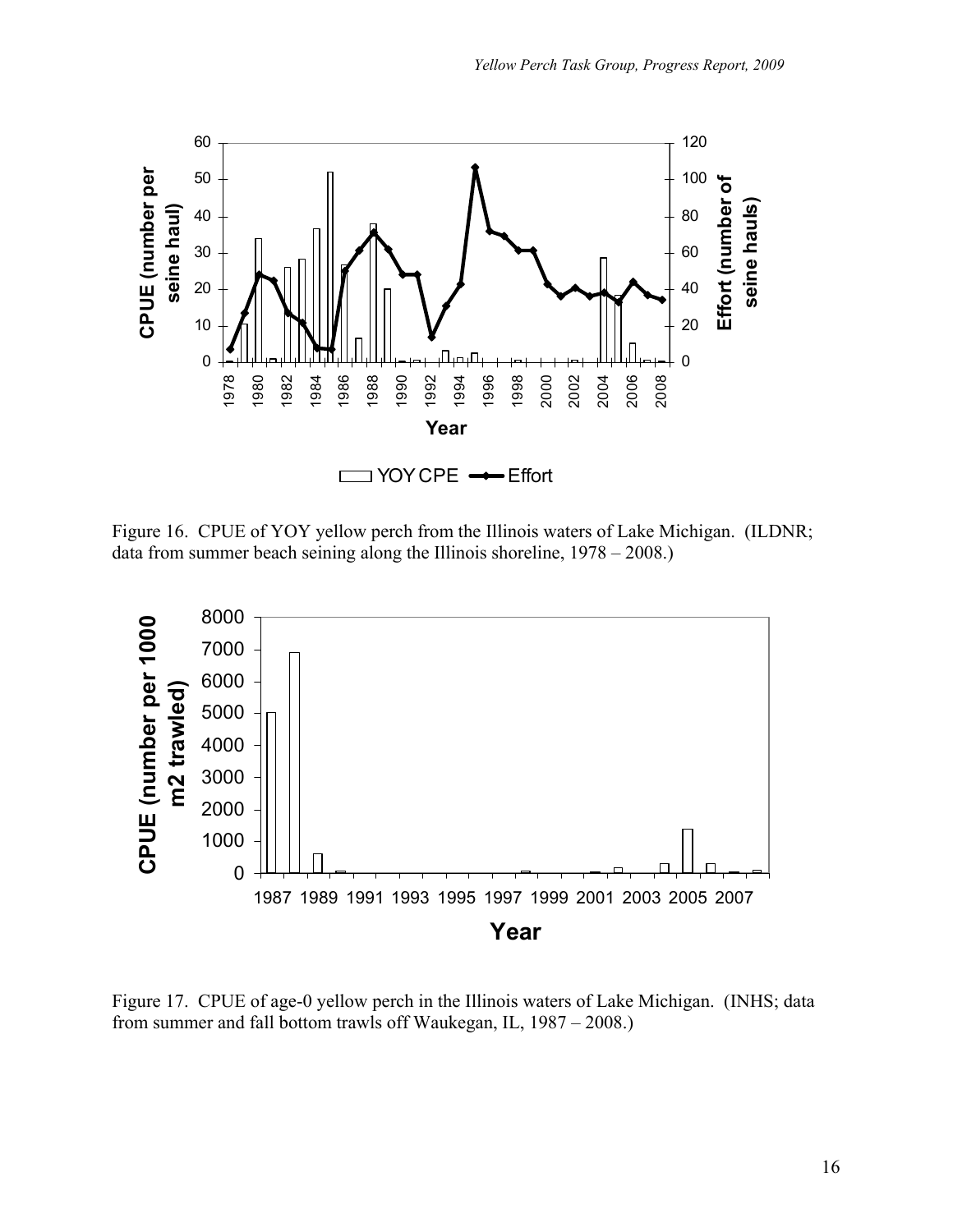

Figure 18. CPUE of age-2 yellow perch from the Indiana waters of Lake Michigan. (Ball State University; data from summer bottom trawl assessments, 1981 – 2008).



Figure 19. CPUE of age-0 yellow perch in the Michigan waters of Lake Michigan. (MDNR; late summer bottom trawl data from Grand Haven and South Haven 1996 - 2008. Grand Haven was not sampled in 2003.)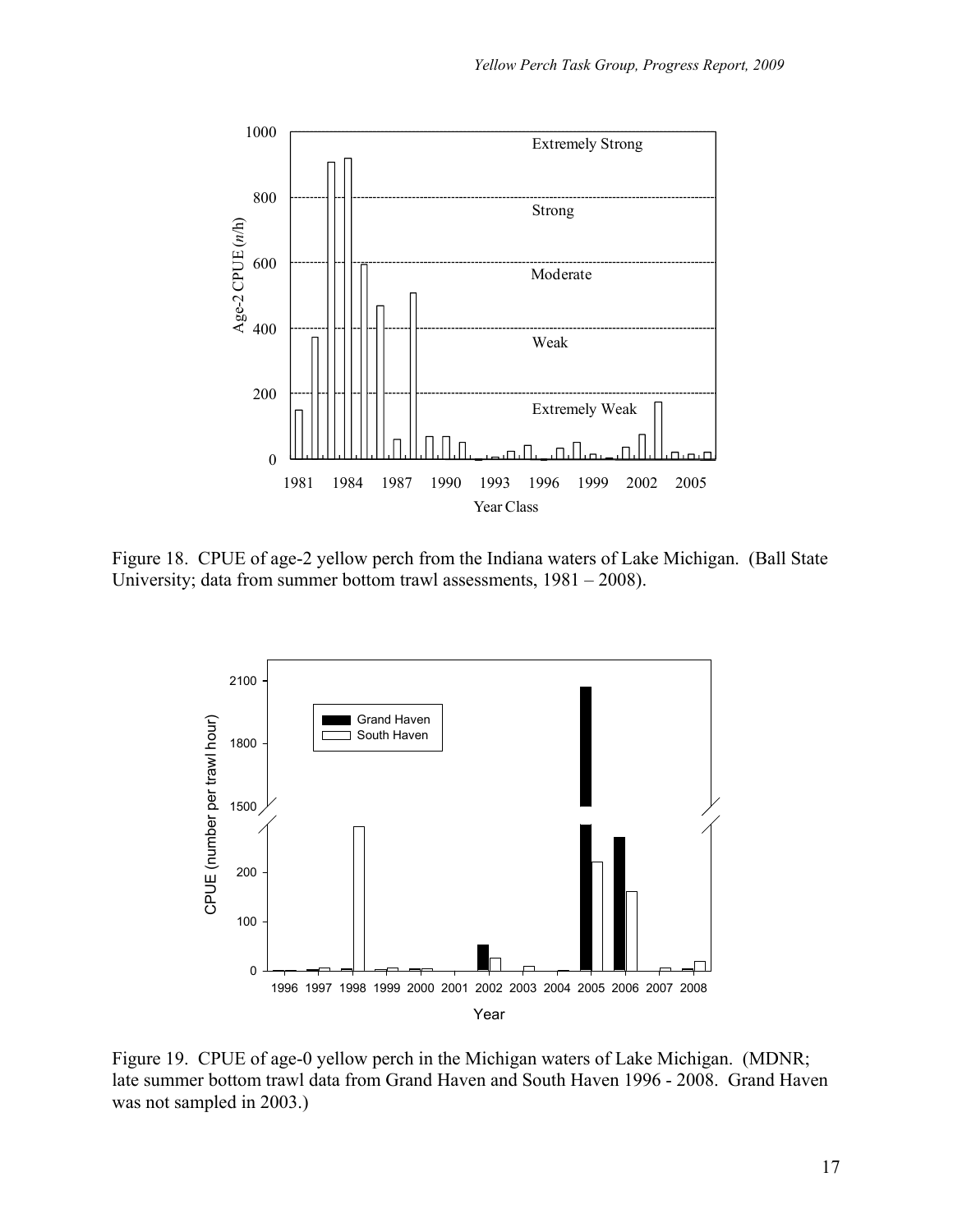

Figure 20. CPUE of age-0 yellow perch in Bays de Noc, Lake Michigan. (MDNR; summer bottom trawl data, 1989 - 2008.)



Figure 21. CPUE of age-0 yellow perch from the Wisconsin waters of Lake Michigan. (WDNR; data from summer beach seine assessments along the southern Wisconsin shoreline, 1989 – 2008.)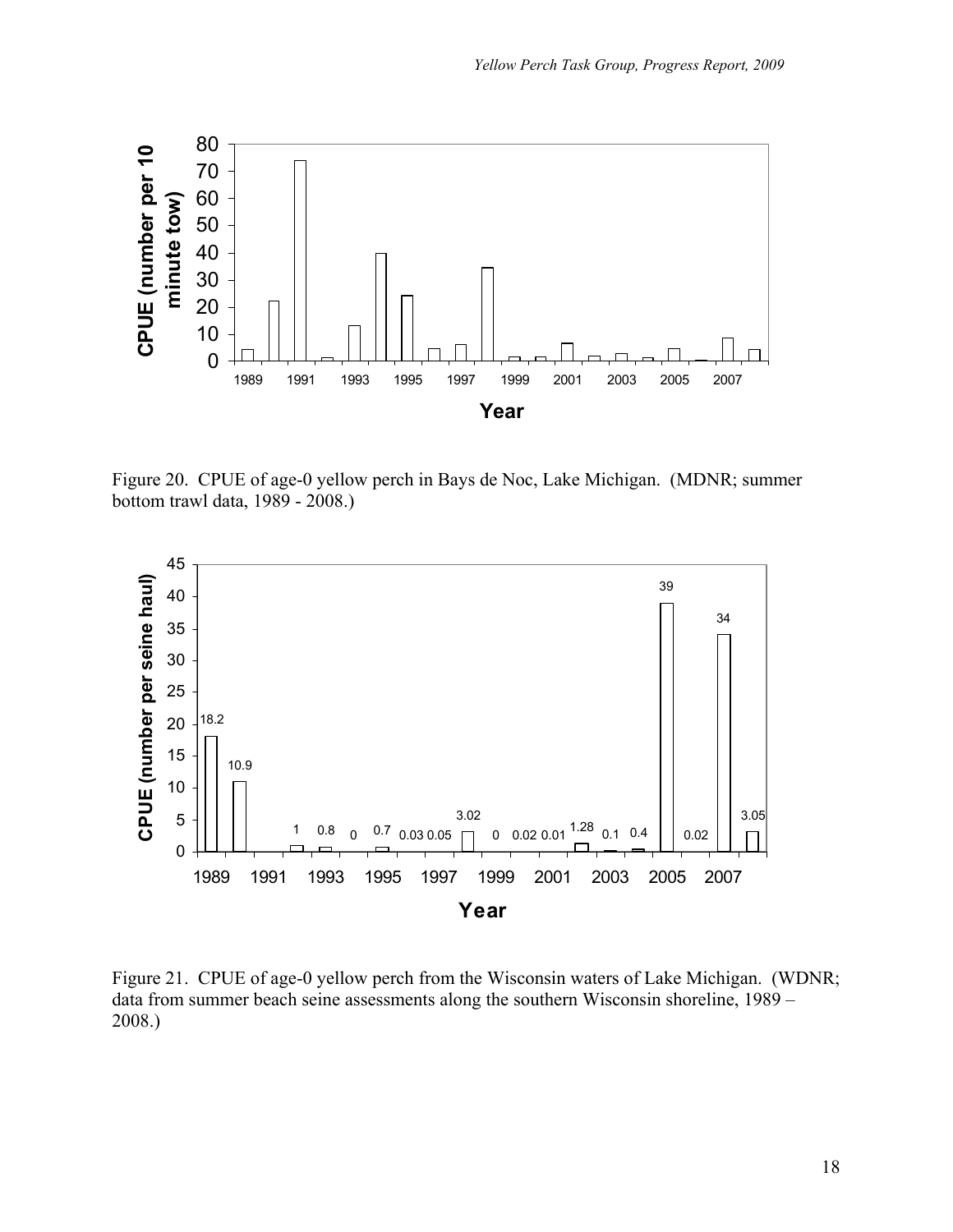

Figure 22. CPUE of age-0 yellow perch from the Wisconsin waters of Green Bay. (WDNR; data from summer trawl assessments, 1978 – 2008.)



Figure 23. CPUE of age-0 yellow perch, lakewide. (USGS; data from fall bottom trawl assessments, 1973 – 2008.)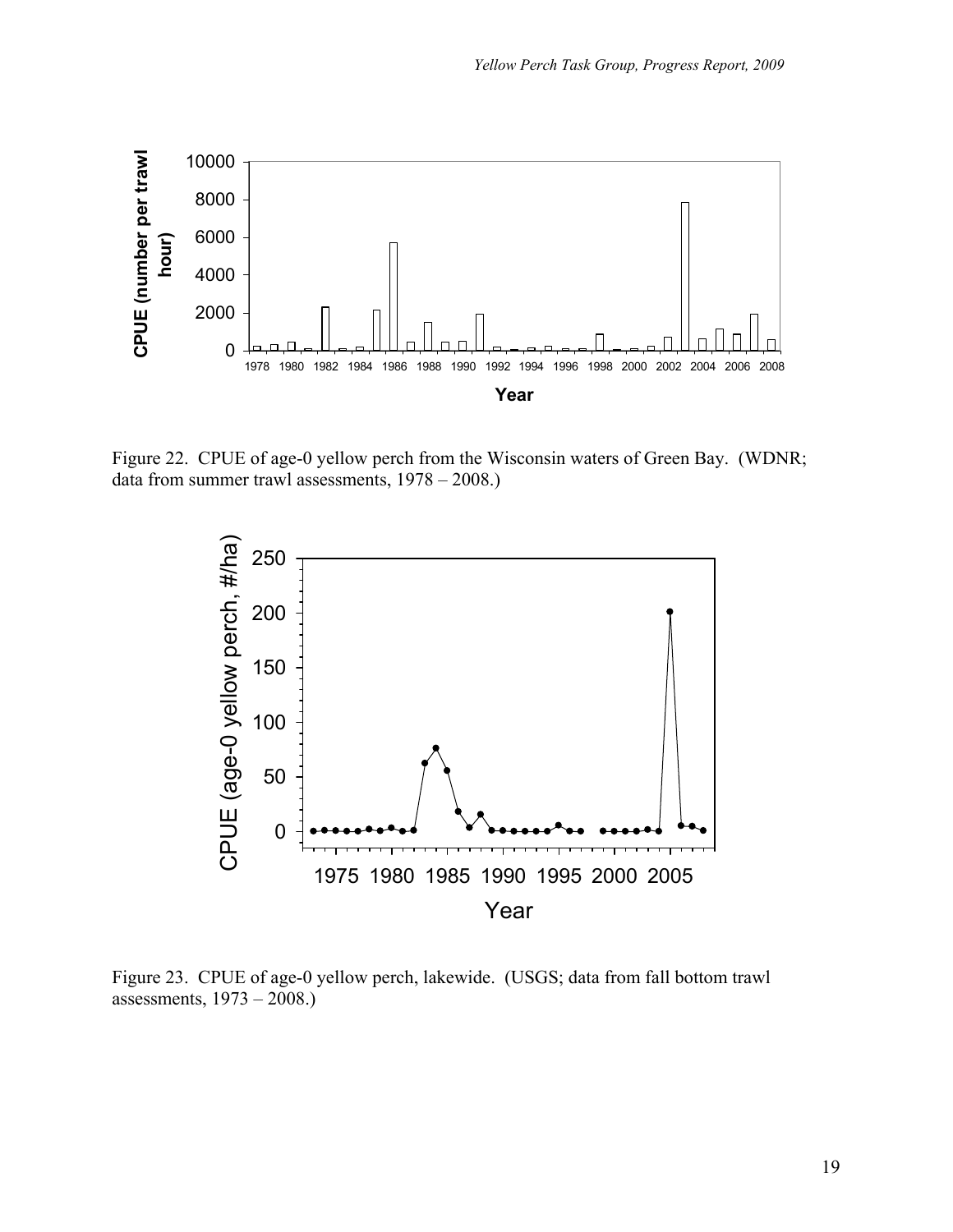# **2009 Yellow Perch Harvest Restrictions**

Sportfishing regulations:

- **Illinois** 
	- $\circ$  July closed to sportfishing for yellow perch (exception: under 16 years of age 10 fish bag limit)
	- o Daily bag limit 15 fish
- **Indiana** 
	- o No closed season for yellow perch
	- o Daily bag limit 15 fish
- $\blacksquare$  Michigan
	- o No closed season for yellow perch
	- $\circ$  Daily bag limit; 35 fish (south of the 45th parallel) / 50 fish (north of 45<sup>th</sup> parallel and Grand Traverse Bays)
- Wisconsin (Lake Michigan)
	- o May 1 through June 15; closed to sportfishing for yellow perch
	- o Daily bag limit 5 fish
- Wisconsin (Green Bay)
	- o March 16 through May 19; closed to sportfishing for yellow perch
	- o Daily bag limit 15 fish

Commercial regulations:

- Illinois perch fishery remained closed
- Indiana perch fishery remained closed
- Michigan does not allow a commercial harvest (outside of 1836 Treaty waters)
- Wisconsin perch fishery remained closed (outside of Green Bay, where quota for 2009 is 100,000 pounds)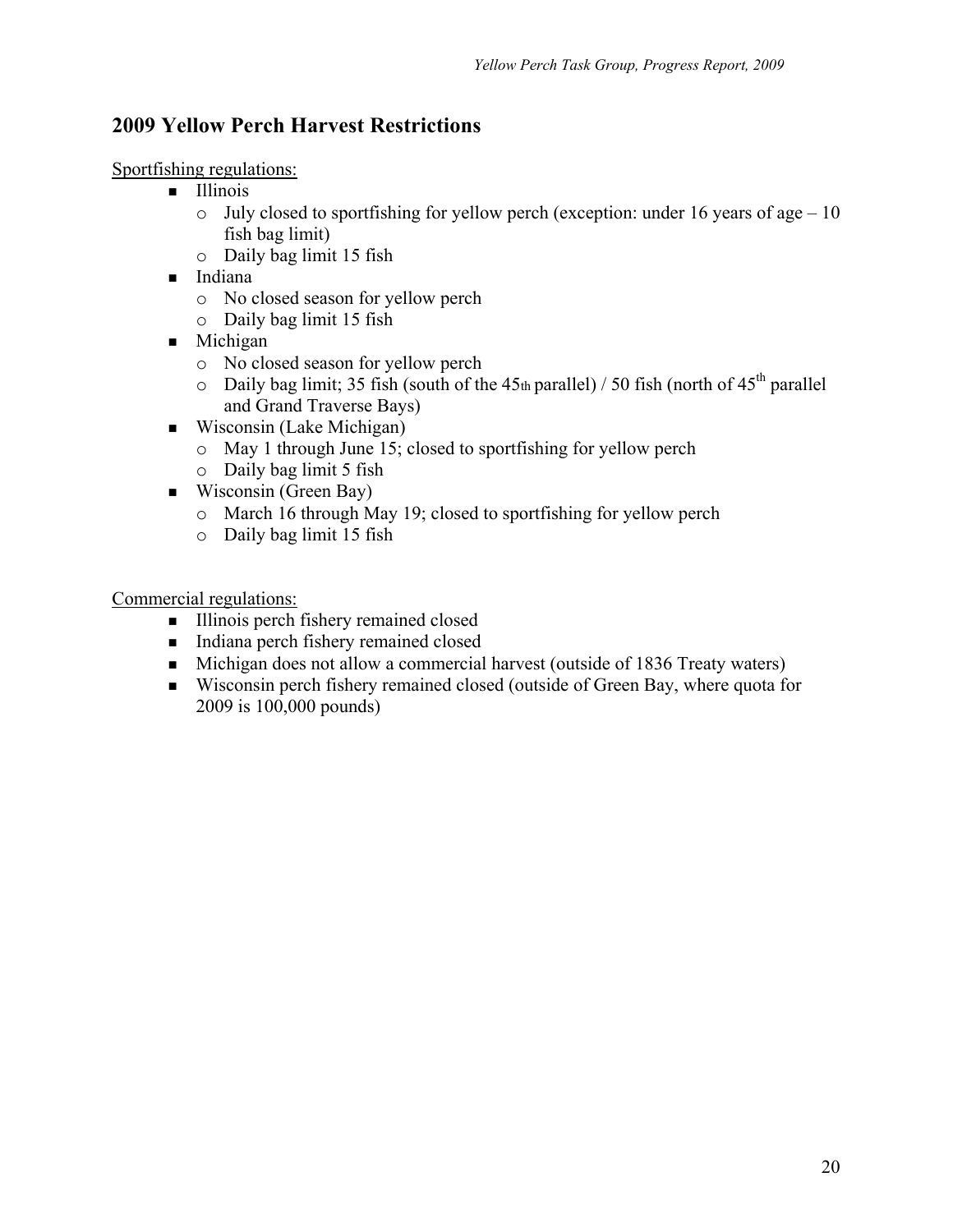# **Yellow Perch Task Group Progress Report**

The Yellow Perch Task Group (YPTG) was formally given four charges by the Lake Michigan Committee in May 2000, an additional fifth charge in March 2003, and an additional (informal) sixth charge in October 2008:

**1. Develop a Lakewide Assessment Plan for yellow perch and associated fish species by formalizing the procedures utilized to achieve compatibility of information and to standardized sampling methodology for yellow perch;** 

**2. Formally summarize, in a GLFC report, a Fisheries article, or through other means, the work previously conducted by the Yellow Perch Task Group that addressed the original hypothesis set forward for yellow perch recruitment failure;** 

**3. Identify any additional work necessary to address the original hypotheses for yellow perch recruitment failure;** 

**4. Develop and implement a lakewide population model that describes the yellow perch population in Lake Michigan providing estimates of total abundance, age and size structure, and geographical distribution;** 

**5. Complete a review of assessment data collected during 2003, and advise the LMC about potential risks to Lake Michigan yellow perch populations if current harvest regulations are maintained; and,** 

**6. Use results of YPTG Decision Analysis (DA) project to identify a lakewide "F", with goals of managing away from the disparity among agencies while maintaining yellow perch population(s) (i.e., sustaining recruitment). This might include a progressive approach with higher "F" when spawner abundance is higher. Additionally, resolve custody and future maintenance of the DA model.** 

Charge #2 has been completed, as described in the 2006 Yellow Perch Task Group annual report (Makauskas and Clapp 2006). In addition, Charges #4 and #5 have, for the most part, been incorporated into Charge #6 – as an ongoing task to develop management tools and make annual recommendations to the LMC concerning current status of Lake Michigan yellow perch populations. The following section of this report provides a brief summary of the progress made in addressing Charges #1, #3, and #6 during 2008-09.

**Charge #1: Lakewide Assessment Plan.** A Lakewide Assessment Plan being developed by the YPTG will formalize the standard procedures utilized to sample yellow perch throughout Lake Michigan. The yellow perch section of the Lakewide Assessment Plan will be appended to the plans previously developed for lake trout, burbot, and Chinook salmon by the Lake Michigan Technical Committee. Work to address this charge is ongoing; this report addresses, in part, the charge to "achieve compatibility of information".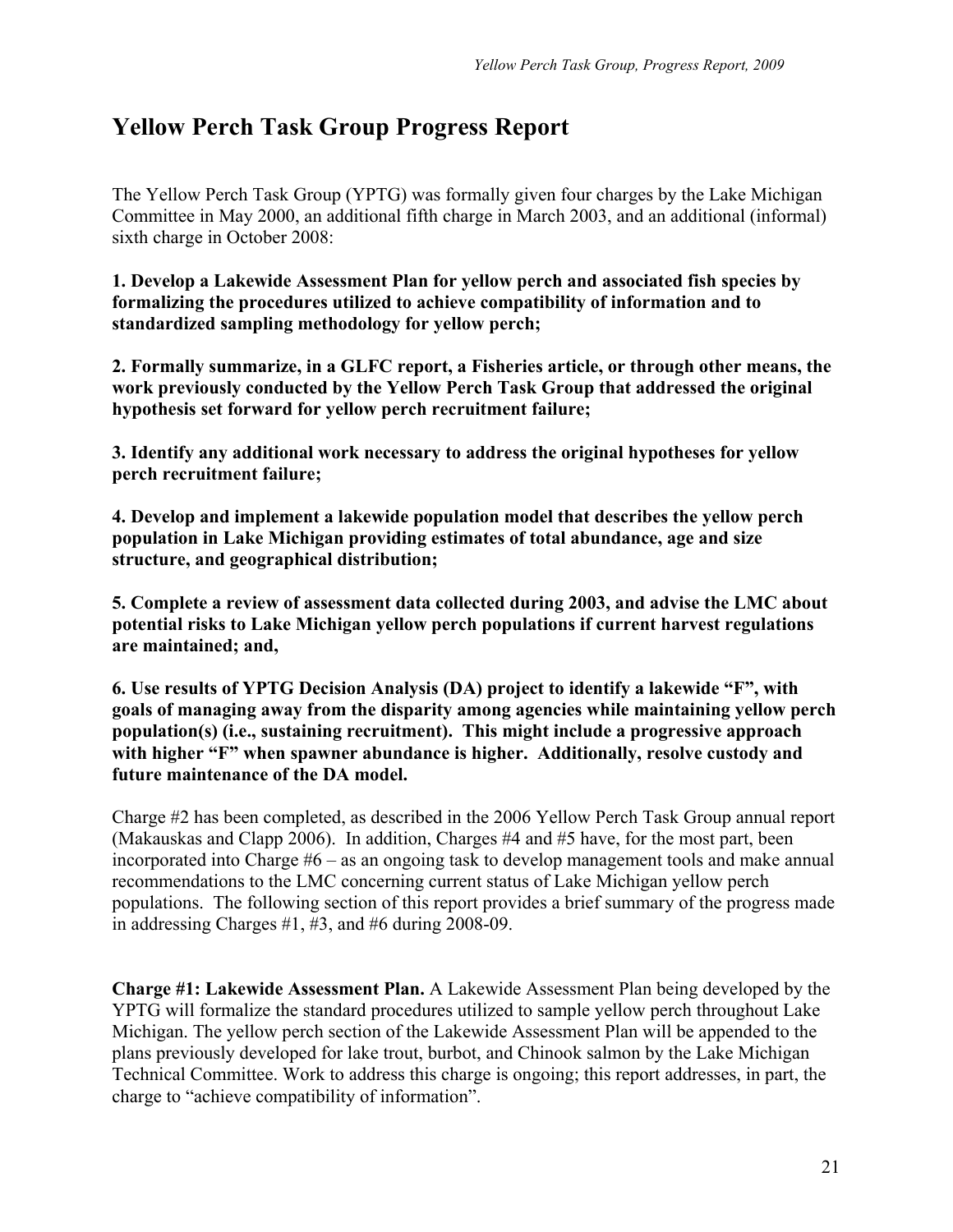During the winter 2006 YPTG meeting, member agencies agreed to implement standardized spring adult yellow perch assessments (beginning in spring 2007), to coincide with other LMTC spring lakewide assessments (for lake trout and burbot). The results of this standardized spring adult yellow perch sampling are presented in the first section of this report (Figure 9, including *post hoc* standardized data from years prior to 2007). In addition, the YPTG agreed to implement a lakewide summer "micromesh" gill net assessment (beginning in summer 2007) to standardize assessment of young-of-year yellow perch production, especially in areas where standard trawl and seine surveys cannot be implemented. Some preliminary sampling with micromesh nets had been conducted prior to 2007 (Jude and Janssen 2008; Janssen and Luebke 2004); agencies were able to implement this new survey lakewide in summer 2007, and expanded sampling (locations and mesh sizes) occurred in 2008 (Table 1; see also Makauskas and Clapp 2008). In 2008, catches were highest in Indiana and Illinois waters, and peak catches came in 12.5 and 16.0 mm (stretched) mesh nets. Indications from the first two summers of implementation are that this will be a valuable assessment for providing a comparable measure of young-of-year yellow perch abundance across all nearshore habitats in Lake Michigan.

| <b>State</b> | Agency                                    | Number of<br>survey events | Mesh sizes<br>(stretched,<br>mm) | # of $YOY$<br>yellow perch<br>captured | Comments                                                                      |
|--------------|-------------------------------------------|----------------------------|----------------------------------|----------------------------------------|-------------------------------------------------------------------------------|
| Indiana      | <b>Ball State</b><br>University           | 8                          | 12.5, 16.0,<br>20.0, 25.0        | < 943                                  | Total catch,<br>$N = 943$ .<br>Separation of<br>age 0 and age<br>$1+$ fish is |
| Illinois     | Illinois Natural<br><b>History Survey</b> | 13                         | 12.5, 16.0,<br>20.0, 25.0        | 69                                     | ongoing.                                                                      |
| Michigan     | Michigan DNR                              | 13                         | 12.5, 16.0                       | 22                                     |                                                                               |
| Wisconsin    | <b>Wisconsin DNR</b>                      | 6                          | 12.5, 20.0,<br>25.0              | 23                                     |                                                                               |

Table 1. Summary of micromesh gill net surveys by YPTG member agencies in Lake Michigan, August-October 2008.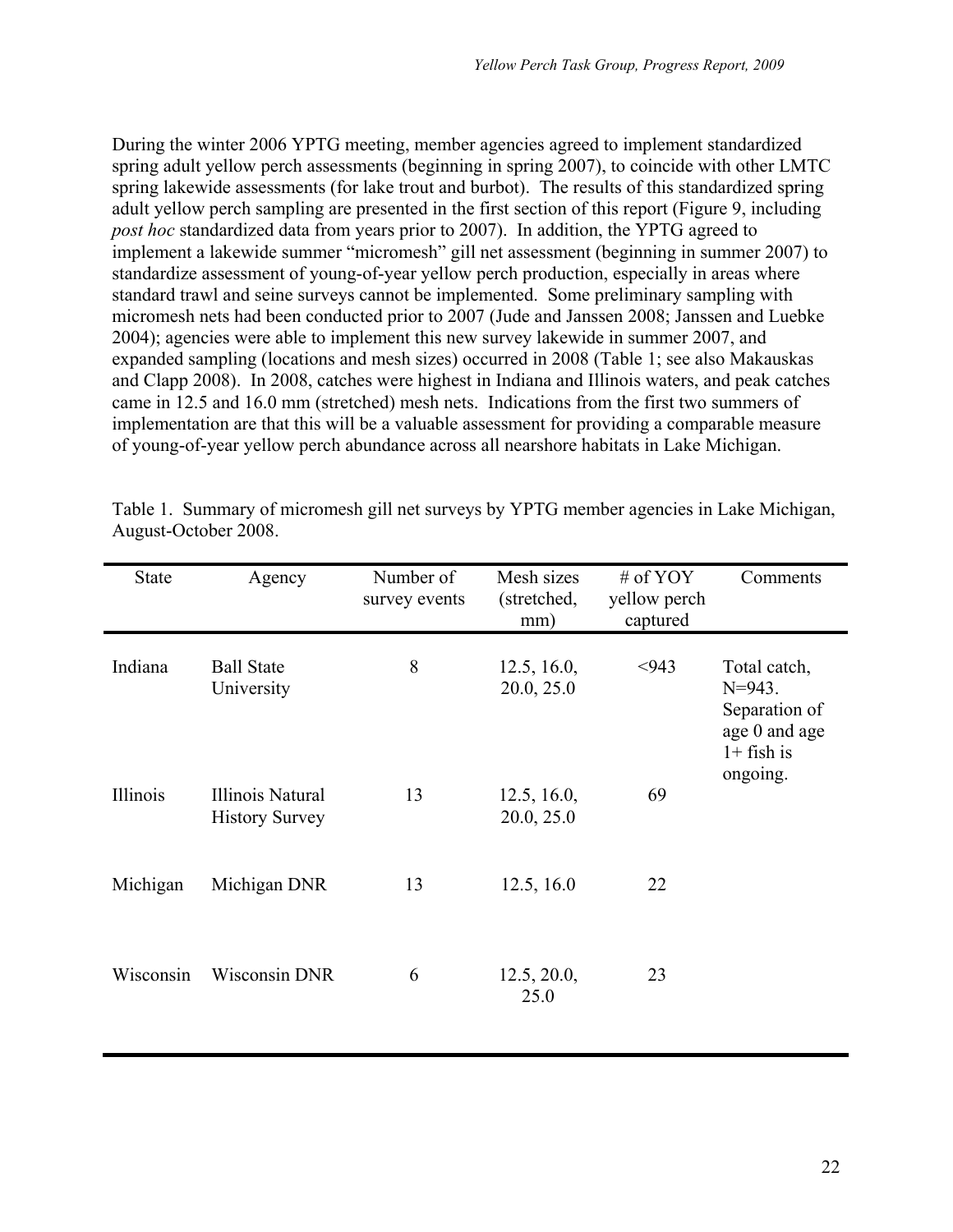**Charge #3: Identify any additional work to address yellow perch recruitment failure.** 2008 marked the twelfth year of the lakewide research initiative implemented by the Lake Michigan management agencies in 1997. The goal of this research effort is to identify likely causes for the lack of perch recruitment observed in Lake Michigan in the early 1990s, as well as to provide increased understanding of the factors influencing Lake Michigan yellow perch population dynamics. The Lake Michigan Yellow Perch Task Group has addressed several hypotheses that may be limiting the survival of yellow perch (see Clapp and Dettmers 2004 for a list of hypotheses and description of the work conducted to address these hypotheses). Additional work to address questions related to recruitment of Great Lakes yellow perch is ongoing.

**Charge #6: YPTG Decision Analysis (DA) implementation.** During 2008-09, population modeling work has continued as part of an effort to develop decision analysis tools, and to apply these tools to evaluate harvest policies for yellow perch in the southern portion of the main basin of Lake Michigan. Statistical catch-at-age models were developed for each region (Wisconsin, Illinois, and Indiana-Michigan) of the Lake Michigan yellow perch fishery (Wilberg et al. 2005). Initially, Indiana and Michigan were combined due to a limited long-term data set from Michigan and insufficient commercial fishery data from Indiana. During 2007-08, researchers at the Chesapeake Biological Laboratory and Michigan State University continued work to incorporate new data and develop separate population models for Michigan and Indiana waters. Currently, a stochastic simulation model that projects the age, sex, size, and spatial dynamics of the yellow perch population is being used to evaluate the performance of alternative harvest policies. In addition, USFWS personnel have provide assistance to WDNR biologists in continued development and refinement of a yellow perch population model for Green Bay waters.

A decision analysis "technology transfer" workshop was held in conjunction with the summer 2008 LMTC meeting in Traverse City, Michigan. Participants included QFC investigators, YPTG members, LMC, and other invited agency managers. Preliminary suggestions from this workshop were to adaptively change yellow perch regulations and use currently-available assessments and other tools to measure response of angler effort, harvest, and F to these regulation changes. Following extensive discussions among YPTG members of the information presented at the workshop, along with results of most recent assessments (presented earlier in this report), a "will live with" consensus was reached to recommend (to the LMC) maintenance of current Lake Michigan yellow perch regulations / fishing mortality levels. The rationale for this recommendation was that recent assessments have not shown a significant (expected) population response that could be attributed to the reduced mortality levels brought about by regulation changes implemented during the 1995-2000 period. The absence of an expected response may be the result of a "regime shift" brought about by the ongoing effects of invasive species (primarily zebra and quagga mussels) on the Lake Michigan ecosystem. Annual or semiannual YPTG meetings will continue to be held to develop regular status reports / management recommendations for LMC members, as well as to continue discussions of ways to implement improved use of DA tools in Lake Michigan yellow perch management.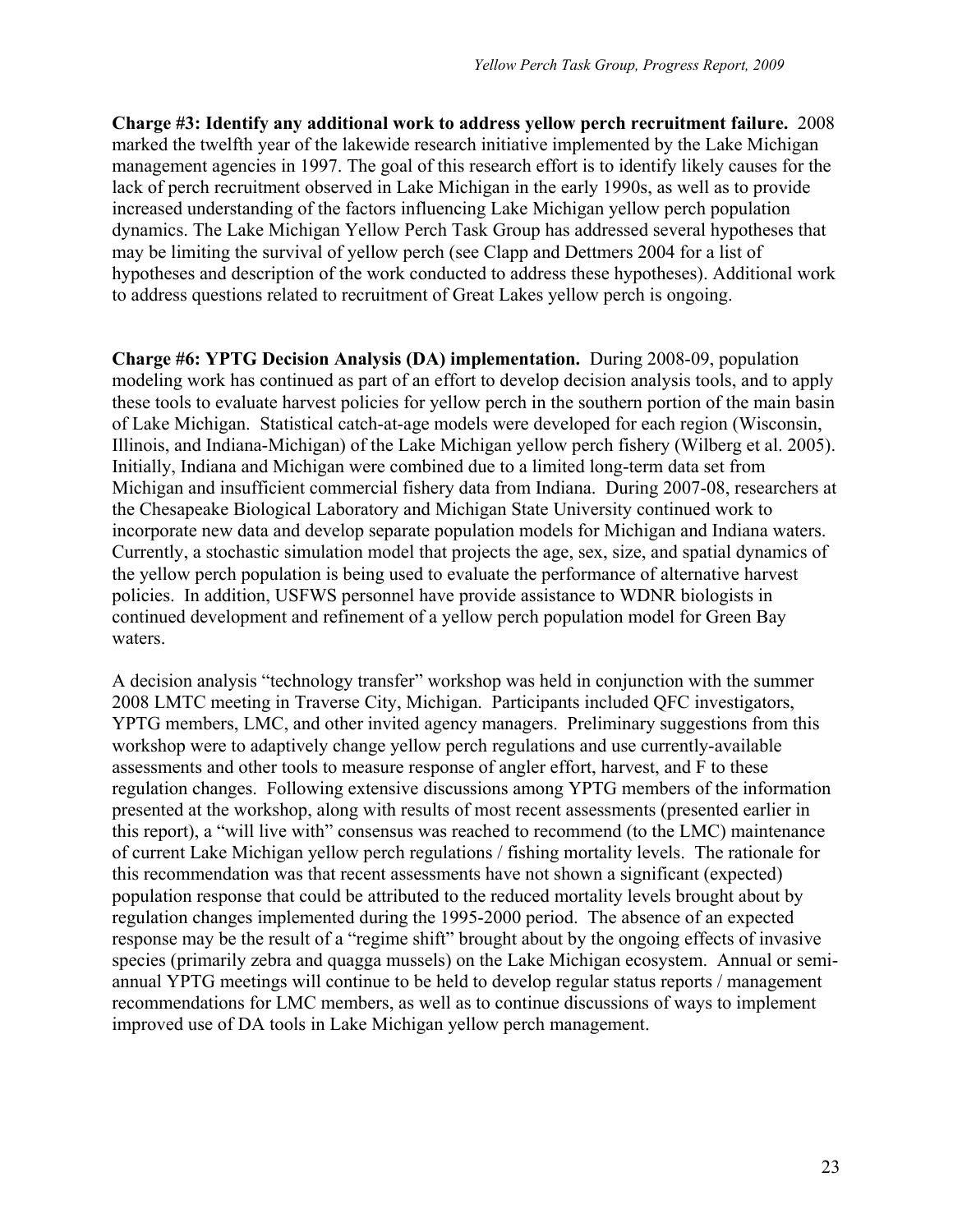# **Task Group Meetings**

A Decision Analysis (DA) workshop was held in conjunction with the summer 2008 LMTC meeting in Traverse City, Michigan (July 22-23, 2008). Participants included QFC investigators, YPTG members, LMC, and other invited agency managers. Workshop agenda included overview of DA project and results, as well as discussion of how to begin implementation of DA results in lakewide management of yellow perch populations (common policy, comfort level with various levels of fishing mortality).

A winter 2009 meeting of the YPTG was held on January 7, 2009, at the Indiana DNR office in Michigan City. Agenda items at this meeting included discussion of the Decision Analysis project, regulation criteria and potential regulation changes, standard assessment protocols (including added lakewide assessments), annual report guidelines and preparation, impediments to further recovery of yellow perch stocks, and direction / additional charges from the LMC.

# **References**

- Clapp, D.F., and J. Dettmers. 2004. Yellow perch research and management in Lake Michigan: evaluating progress in a cooperative effort, 1997-2001. Fisheries 29(11):11-19.
- Janssen, J., and M. A. Luebke. 2004. Preference for rocky habitats by age-0 yellow perch and alewives. Journal of Great Lakes Research 30:93-99.
- Jude, D., and J. Janssen. 2008. Impact of round gobies on yellow perch recruitment success. Annual progress report to U.S. EPA.
- Makauskas, D., and D.Clapp. 2008. Status of Yellow Perch in Lake Michigan, and Yellow Perch Task Group Progress Report. Minutes of the Lake Michigan Committee.
- Makauskas, D., and D.Clapp. 2006. Status of Yellow Perch in Lake Michigan, and Yellow Perch Task Group Progress Report. Minutes of the Lake Michigan Committee.
- Wilberg, M.J., J.R. Bence, B.T. Eggold, D. Makauskas, and D. F. Clapp. 2005. Yellow perch dynamics in southwestern Lake Michigan during 1986-2002. North American Journal of Fisheries Management 25:1130-1152.